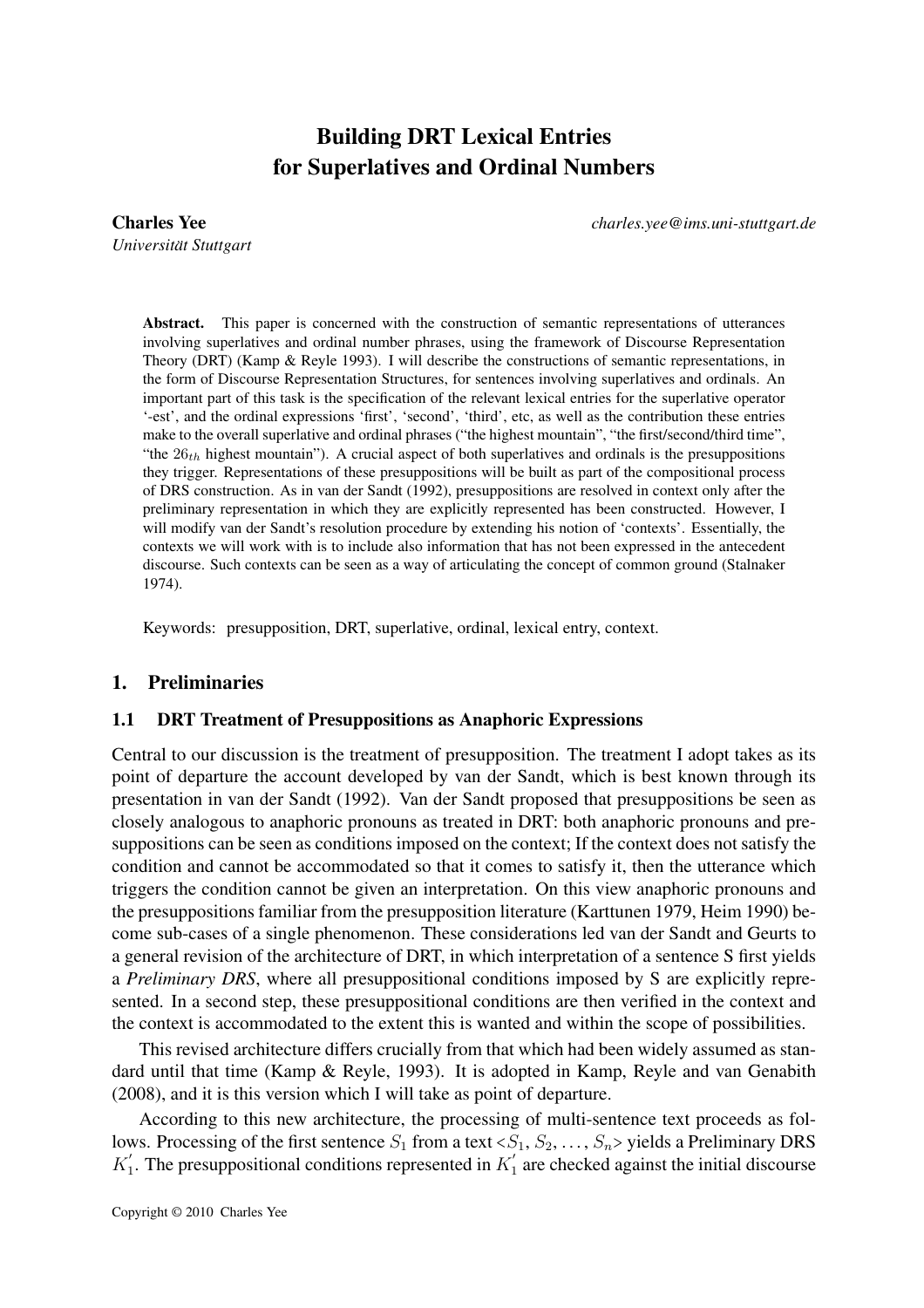context  $K_0$ , and if this is successful (either through binding with an antecedent or accommodation in  $K_0$ ), the remaining, non-presuppositional part of  $K_1'$  $I_1$  is merged with  $K_0$ , leading to a new discourse context  $K_1$ , which captures the contributions made by  $S_1$  while also serving as the discourse context to the next sentence  $S_2$ .

The first of the two stages, presupposition computation, is part of the syntax-semantic interface; while the second, presupposition resolution, is part of the semantic-pragmatic interface. There have been some attempts to account for the manifestations of these two interfaces (Kamp 2001), yet given the complexity of the task and the many different data that are to be accounted for, there are still many aspects of the theory needing articulation.

#### 1.2 Box +  $\lambda$  Framework

Compositional semantics must rely on some syntactic theory for input. In this regard DRT assumes a simplified version of Montague's PTQ model, for a fragment of English sentences (Montague 1973). The basic syntactic rules adopted in PTQ generate the syntactic structures I will be using. These syntactic rules have much in common with CFG and the simple phrase structure rules of LFG<sup>1</sup>.

The semantic representations used in this paper are written in the notation of an extended version of DRT that incorporates presuppositions (Kamp/Reyle/van Genabith 2008). The semantic representations, DRSs, are constructed in a similar fashion as in Blackburn and Bos' 'Box +  $\lambda$ ' framework, which is based on Compositional DRT (Muskens 1996). This framework was successfully implemented by Blackburn and Bos in Verbmobil (Bos 1994). In this framework, each node on the syntactic structure is annotated with a semantic representation, a DRS. The leaf nodes are lexical entries, each represented by a lambda DRS, and all nodes except the root are intermediate stages of the semantic construction. The result of this construction is a Preliminary DRS. The semantic representation for the entire sentence is represented in the root node, and it is arrived at by unifying the lambda DRS's of lexical entries, and then through further unification of Preliminary DRSs of neighboring intermediate nodes on the given syntactic structure in a 'bottom-up' fashion. Some of the key attributes of this particular framework, which make it ideal for the current pursuit are: it is type-logical, transparent, bottom-up, compositional, and it allows for specification of lexical entries. I will refer to this framework in later sections as 'Box +  $\lambda$ '. The quickest way to illustrate how semantic representations are built from a syntactic structure in the Box +  $\lambda$  framework is probably with an example, take "John climbed a mountain"<sup>2</sup> :

Let  $K_1$  and  $K_2$  be DRSs, where  $K_1$  =  $x_1, \ldots, x_n$  $\gamma_1, \ldots, \gamma_m$  and  $K_2$  =  $y_1, \ldots, y_k$  $\mu_1, \ldots, \mu_q$ , and if  $y_1, \ldots, y_k$  do not occur in any  $\gamma_1, \ldots, \gamma_m$ , then  $K_1 \oplus K_2$  =  $x_1, \ldots, x_n, y_1, \ldots, y_k$  $\gamma_1, \ldots, \gamma_m, \mu_1, \ldots, \mu_q$ 

<sup>1</sup> Lexical entries operate under a syntax-semantics interface. This paper will not be focusing on any particular syntactic theory, but rather try to include some of the necessary elements that belong to any plausible syntaxsemantic interface. The syntactic analysis I assume will simply incorporate sets of syntactic properties of analyzed sentences which any viable theory of syntax should make available in some form.

 $\theta$  is a merge function that merges two DRSs into one. Its definition is as follows:

The application of  $\oplus$  can be found in Bos (1994) and Blackburn/Bos (1999), and so on. In Muskens (1996) it is written as ';', the sequencing operator.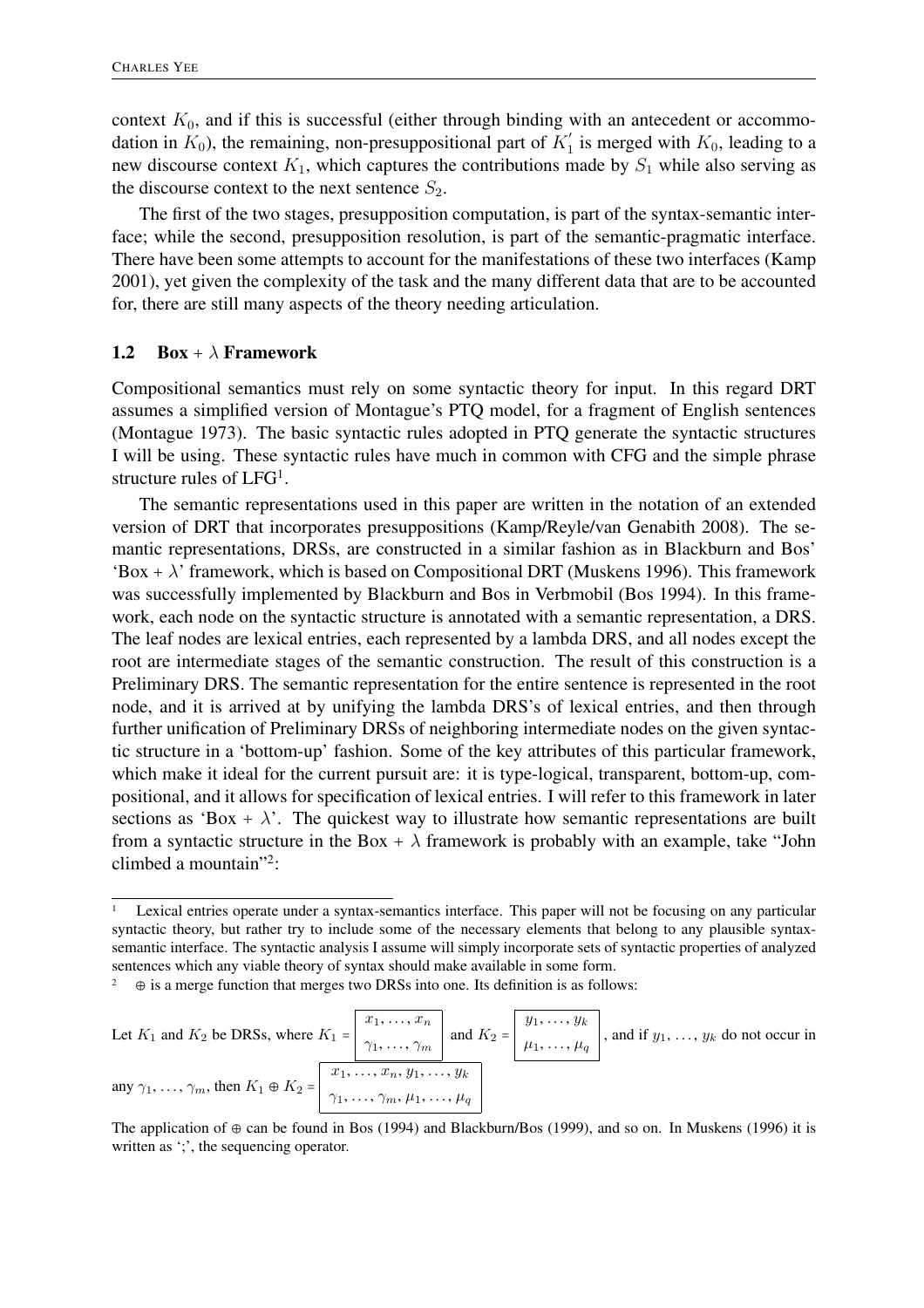

Given the following lexical entries<sup>3</sup>:



<sup>&</sup>lt;sup>3</sup> Let 'a@b' stand for 'a applied to b' ( $\beta$  conversion). Each time when two nodes on the tree unify, that is a case of  $\beta$  conversion. This is then followed by a merge ⊕. More than one  $\beta$  conversion may take place under a single unification. Here is how the DRS on the VP node in the above tree is derived:

|               |  |                                              |  |  |  | $\lambda Q\lambda v$ (Q( $\lambda v'$ v climbed v'  )) $\circledcirc \lambda P$ \equal nountain( $u_2$ ) \equal $P(u_2)$ ), producing                                                        |                                                                                                                                                                                                                  |  |
|---------------|--|----------------------------------------------|--|--|--|----------------------------------------------------------------------------------------------------------------------------------------------------------------------------------------------|------------------------------------------------------------------------------------------------------------------------------------------------------------------------------------------------------------------|--|
|               |  |                                              |  |  |  |                                                                                                                                                                                              | $\lambda \mathbf{v} (\lambda \mathbf{P})$ mountain( <i>u</i> <sub>2</sub> ) $\phi$ P( <i>u</i> <sub>2</sub> )) $\circledcirc$ ( $\lambda \mathbf{v}'$ v climbed $\mathbf{v}'$ ), then another $\beta$ conversion |  |
|               |  |                                              |  |  |  | $\lambda v \left( \begin{array}{c} u_2 \\ \text{mountain}(u_2) \end{array} \right) \oplus \lambda v' \left( \begin{array}{c} u_2 \\ v \text{ climbed } v' \end{array} \right) \omega (u_2),$ |                                                                                                                                                                                                                  |  |
| $\lambda$ v ( |  |                                              |  |  |  | $\begin{vmatrix} u_2 \\ u_2 \end{vmatrix}$ $\phi$ v climbed $u_2$ $\phi$ , after merging, we finally have the VP:                                                                            |                                                                                                                                                                                                                  |  |
| $\lambda$ v   |  | $u_2$<br>mountain $(u_2)$<br>v climbed $u_2$ |  |  |  |                                                                                                                                                                                              |                                                                                                                                                                                                                  |  |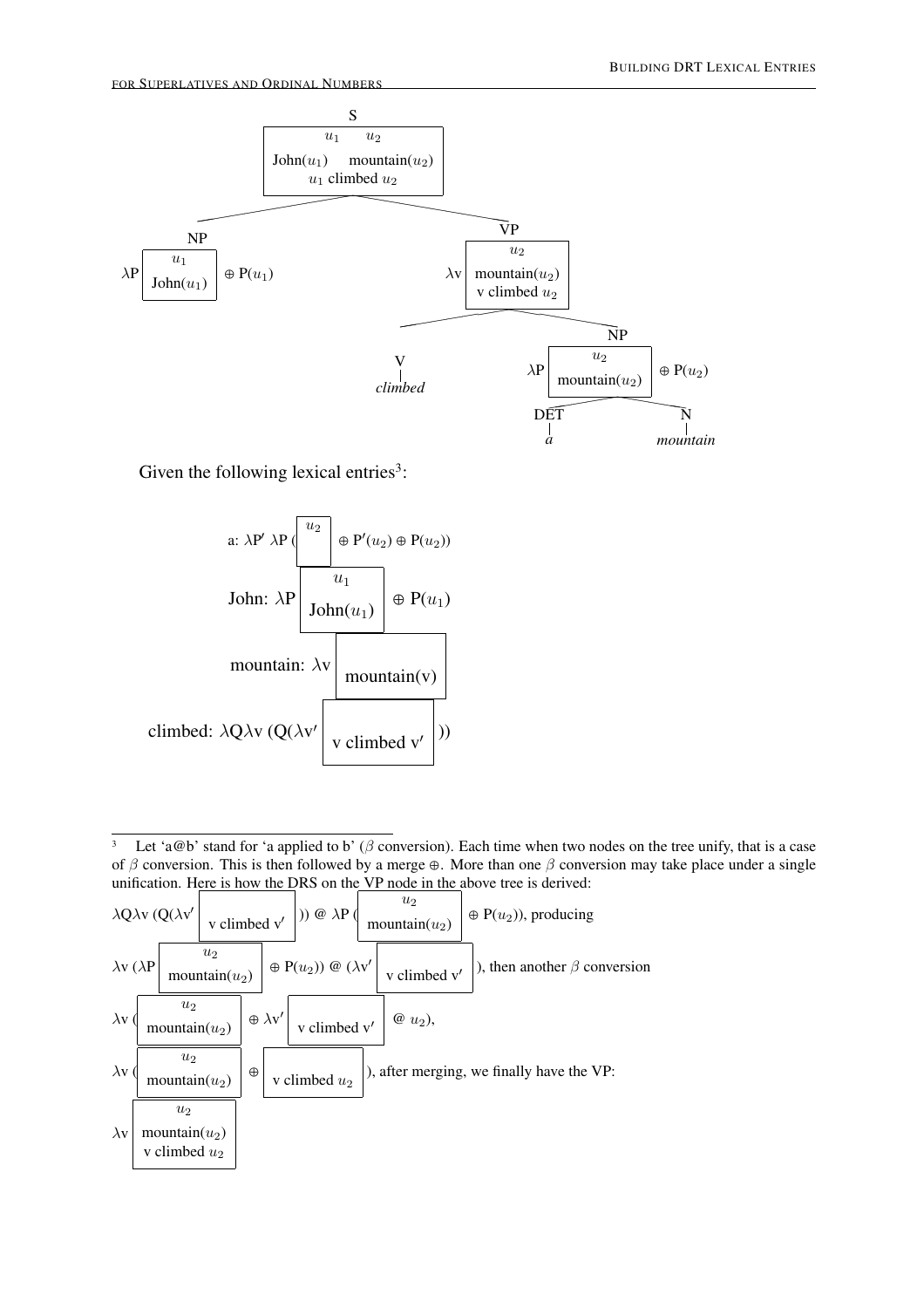# 2. The Semantic Representation of Superlatives

## 2.1 the Meaning of Superlatives and Ordinals

Each lexical entry should make the correct contribution to the DRS of an utterance where the subsequent word appears. This includes presuppositions that the word triggers and also the ways in which these presuppositions may be resolved. I will be looking at the interaction between ordinal and superlative words, as in the ' $n_{th}$  highest mountain' in (1):

- (1) a. Standing at 6962m, Aconcagua is the highest mountain in the Americas.
	- b. (However,) it is (only) the  $26<sub>th</sub>$  highest mountain in the world.

In order to determine the truth condition of a simple clause containing a DP of the form 'the  $n_{th}$ N' (or 'the  $n_{th}$   $P_{est}$  N'), we need a contextually relevant *set of entities* that are extensions of N. This set must have a cardinality of *at least* n. We will also need a partial order ≤ between the members of this set, such that the set is well ordered and linear. Under these premises, (1-a), as a case of superlative, is uttered against a background of a linearly ordered set of mountains, all if which are geographically located in the Americas. Here, a binary ordering relation  $(\leq)$  can be retrieved from the meaning of the superlative 'highest'. This ordering by height is applied to the set of mountains in the Americas such that the highest mountain is singled out and identified as Aconcagua. As for (1-b), a case of superlative ordinal, it seems that not only there is a set of linearly ordered mountains being compared with regard to their height, but it is necessary that there are *at least* 26 mountains in the world in order for the utterance 'the 26th highest mountain in the world' to be felicitous. How these 26 mountains are represented in our framework, and whether they are 'presupposed' in the traditional sense of e.g. van der Sandt (1992), is discussed in the following sections. For the moment, let us just assume that when a sentence with the clause 'the  $n_{th}$  N' (or 'the  $n_{th}$   $P_{est}$  N') is true, it 'presupposes' a set of n many N's, linearly ordered by  $\leq_P$ . Let 'b  $\leq_{high}$  a' stands for 'a is at least as high as b', the semantic structure for (1-b) is illustrated as follows:

```
\leq_{high} mountain<sub>27</sub> \leq_{high} mountain<sub>26</sub> \leq_{high} mountain<sub>25</sub> \leq_{high} ...
```
"Aconcagua"

# 2.2 Articulated Context

In this chapter I argue that the linearly ordered set of N's 'presupposed' by the clause 'the  $n_{th}$ N' is *not* actually presuppositional, and also that an extension of the current theory of DRT is needed in order to account for the proper expression of the semantics of superlatives and ordinals. In addition, even though they are not presuppositions in the traditional sense, the DRT mechanism for treating presuppositions as anaphoric expressions may equally apply to them given an extended notion of context. Consider the following:

(2) ? The third student's name is Ralph.

It was said that a phrase of the form 'the  $n_{th}$  N' presupposes some ordering  $\leq_P$  on the extension of N, but what precisely is this ordering between the students in (2)? In addition, what are the contexts in which (2) can be felicitously uttered? There are many such contexts: a context where the interlocutors see a group of students waiting in line, or a context where a number of students arrived in the class at different times, or students each earning a different grade for their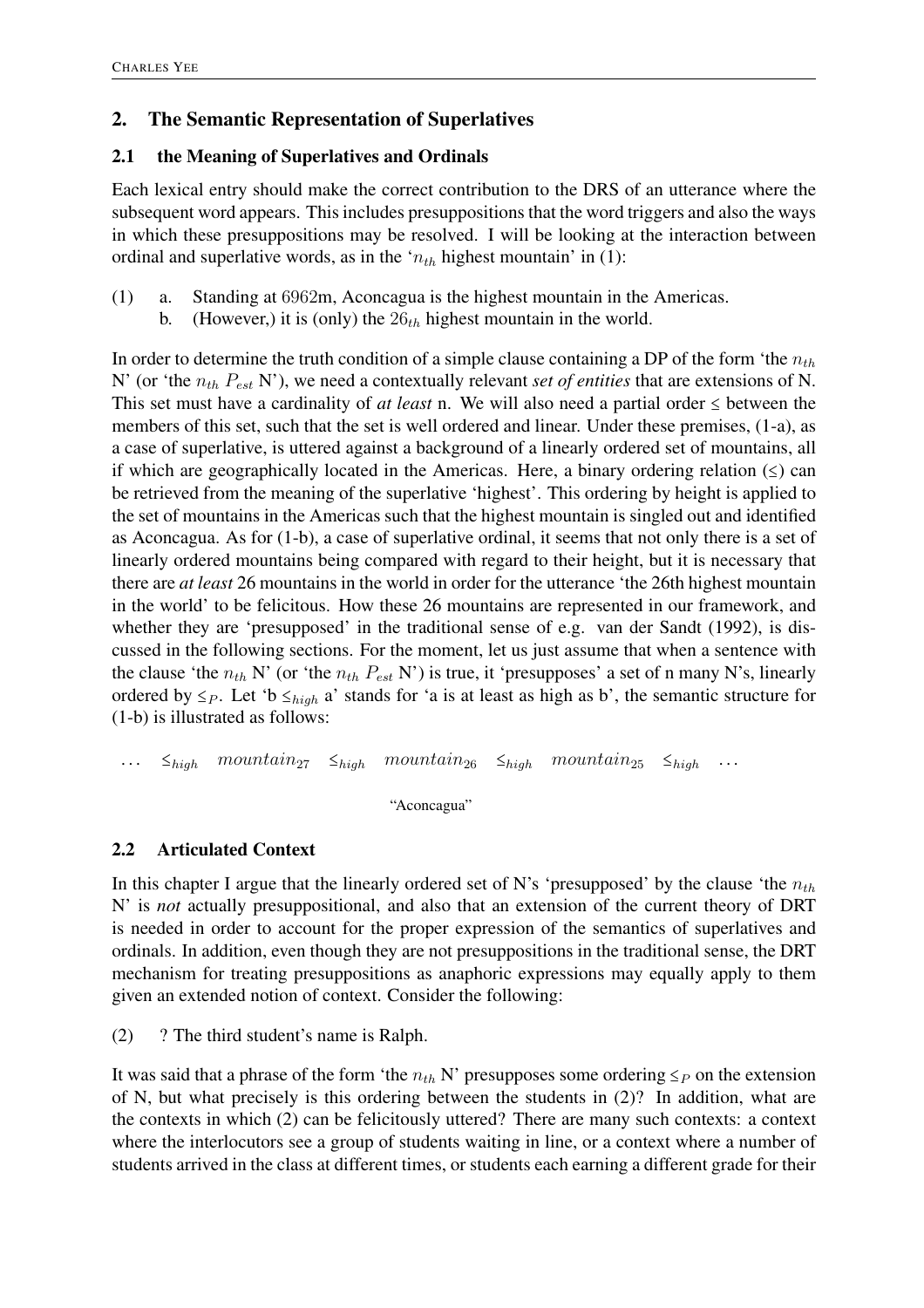exams, etc. Each of these contexts will result in a different  $\leq_P$  as well as a different subset of the extension of students where  $\leq_P$  is well founded. One must look for the precise meaning of  $\leq_P$  from the relevant context in which (2) occurs. My observation is that not only the discourse context, which represents the content of the preceding text/discourse, provides the contextual information needed to resolve the presuppositions carried by an utterance, but also our general knowledge about the material, social and cultural world, as well as *the particular context of the conversation of which the utterance is part*, all play important roles in presupposition resolution. A theory of presuppositions should take into account *all* contextually available resources, as opposed to previous theories that treat presuppositions as anaphoric expressions, such as van der Sandt (1992) and Kamp (2001), where the discourse context is the only place in which the antecedents for presupposition justification is sought.

As soon as we begin to utilize contextual resources beyond the discourse, many presuppositions previously considered as needing accommodation disappear. To give an example, it was observed in Vieira/Poesio (2000) that roughly 50 percent of definite uses in daily life are for the purpose of introducing new discourse referents, which under van der Sandt's theory calls for accommodation. This overwhelming proportion of discourse new uses of definites is rather unexpected because in his theory, accommodation is meant as a repair strategy that corrects a 'deficient' context- by adding the information that helps resolve the presupposition of the given description. According to this theory, accommodation is a last resort, which suggests that the tendency for anaphoric definite usages should be more prevalent than discourse new usages. An explanation for what seems an excessive proportion of discourse new occurrences in the data is that perhaps not all such definite descriptions should be considered candidates for genuine accommodation. For Heim (1982), the distinction between definites and indefinites is that definites presuppose *familiarity*, while indefinites do not. The familiarity presupposition is the presupposition that the referent is already familiar to the recipient and can be identified by him on the basis of some information he has at the point where he has to interpret the description. In other words, there is already information corresponding to the familiar definite description in the local context of interpretation. What is meant by 'context' here is characterized as a store of information held in common by the interlocutors, a version of Stalnaker's (1974) *common ground*. The notion of common ground includes not only information that is given by the text, but rather, as I have argued, *all* contextually available resources. To utter a familiar definite is to bring to attention something that already exists in the common ground but not in the immediate center of attention. Definite descriptions which are *completely unfamiliar* are the only ones that should rely on accommodation. This conclusion is reinforced by Vieira and Poesio's experimental data. Roughly 31% of the discourse new definite occurrences can be classified as references to entities in the common ground, or entities that can be easily identified with knowledge from the common ground- 7% of these are definite uses that are new in the text but can be deduced from the discourse through identifying head nouns (e.g. 'the cigarette filter', referring back to 'a filter'), or bridging descriptions based on simple reasoning with world knowledge and knowledge about the meaning of words (e.g. 'the morbidity rate' related to a prior 'total of deaths', 'the details of the spinoff' related to a prior 'documents'); About 24% of the cases of discourse new definite usage in the corpus refer directly to something in the common ground (e.g. 'the 1950s', 'the U.S.', 'the pope', what Hawkins (1978) would call 'larger situation' definites). Once we eliminate these 31% of the discourse new definite occurrences, we are left with a much more plausible portion of genuine accommodations. A referent is familiar because it is in the common ground, even though it might not be explicitly uttered in a prior discourse (the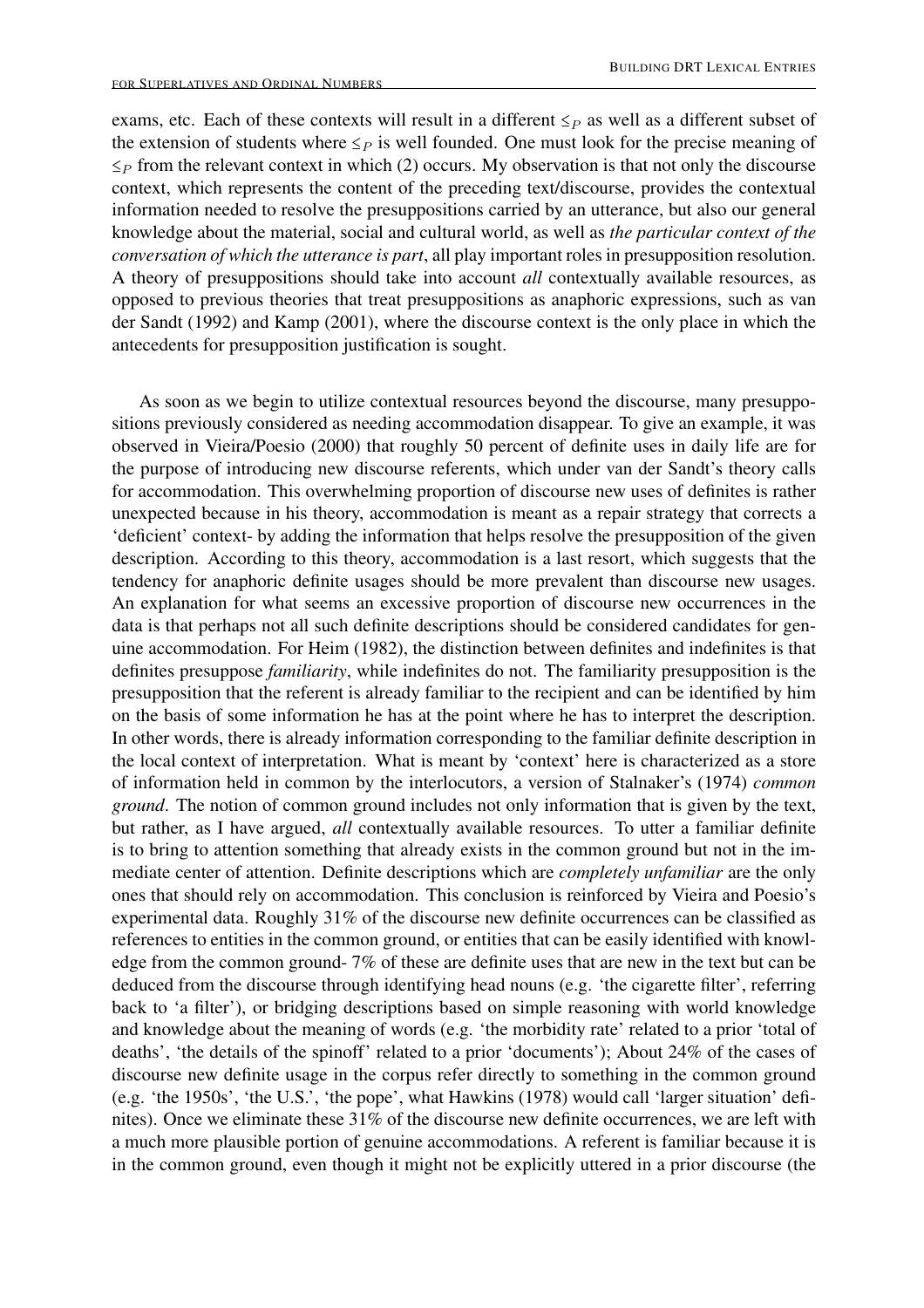case of *weak familiarity* according to Roberts (2003)). But what exactly constitutes *familiarity*? What does the common ground look like in our theory?

The notion of familiarity is explicitly spelled out in DRT terms by an *articulated context* (Kamp 2003). Articulated context is a quintuple of distinct but interacting components, each represented by a DRS:

 $\langle K_{Dis}, K_{Gen}, K_{Env}, K_{Ult}, K_{Env} \rangle$ , where

 $K_{Dis}$  is the discourse context. This is the traditional DRT notion of 'context'. Everything that has been said so far in the given discourse gets stored in this context.

 $K_{Gen}$  is the general knowledge context. Similar to the TBox in AI, it is a store of general knowledge about the world. One can see it as a store of words and their ontological relations, much like that of WordNet, or more complex knowledge representations like OWL ontologies or FrameNet. The representation of  $K_{Gen}$  would be a DRS lacking discourse referents in its main universe, but only certain general knowledge in the form of either conditional or duplex conditions. An example of general knowledge would be "All humans are mortal".

 $K_{Enc}$  is the encyclopedic context. Similar to the ABox in AI, this is a store of information about particular entities of various kinds: names, people, artifacts, places, events, etc. An example of an item in the encyclopedic knowledge would be the representation of a man named Socrates (which verifies the statement: "Socrates is a human"), together with some of his better known properties, such as that he was a citizen of Athens in the  $5<sub>th</sub>$  century BC, that he was a philosopher, that his most famous student was Plato, etc.

 $K_{Utt}$  is the utterance context. It only contains elements that are associated with the given utterance, specifically: the speaker, the utterance time and the addressee (if there is one). Other elements such as the location where the utterance takes place could be included as needed.

 $K_{Env}$  is the environment context. This component contains information about the objects and events that are perceptually accessible to the interlocutors.

From the point of view of this paper, the task of constructing the semantic representation of a given discourse is the same as the task of building up the common ground in the form of an articulated context. Information only enters the common ground when all the participants of a discourse know and agree on it. Anything that is privy to one participant is not considered part of the common ground. New information gets added to the common ground through an utterance, either because it is directly asserted or as a presupposition that needs accommodation. My basic premise here is similar to that of Stalnaker (1998). Speakers tend to take lots of familiar facts for granted, and tend to assume that everyone already knows them when engaged in a conversation. For Stalnaker, information that defines the context can be represented as a set of possible worlds, known as the *context set*. My main goal is to spell out how common ground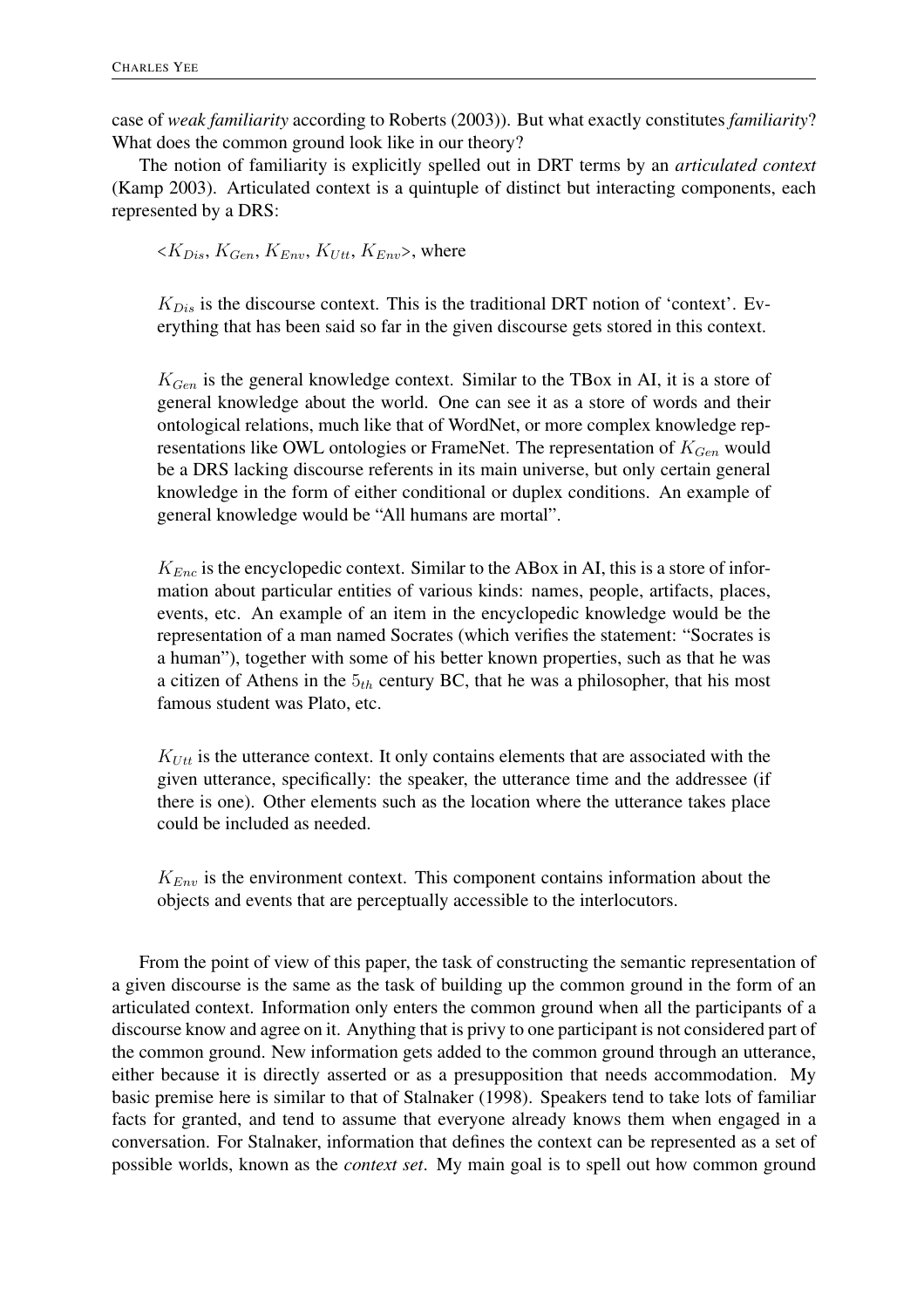representations are built as a discourse unfolds. My focus will be on the contributions made by particular words and morphemes: the definite determiner, the superlative morpheme '-est', and the ordinal words 'first', 'second', and so on.

#### 2.3 the Definite Determiner

The ordinal expressions in all of the examples so far have been definite descriptions. Therefore the meaning contributions from the definite determiner 'the' cannot be ignored. I will discuss briefly two main features of the definite determiner, namely the existence and the uniqueness presuppositions triggered by definites.

It was observed by Frege that a singular definite description 'the N' has two preconditions associated to its referential function: *There is at least one N*- a presupposition of N's non-emptiness; and *there is at most one N*- a presupposition that N is unique. These two presuppositions must be satisfied in order that the description can refer- otherwise the sentence containing the description will fail to have a proper truth value. According to van der Sandt (1992), 'the' is a presupposition trigger that instead of directly introducing the discourse referent, generates a presupposition that makes it behave much the same way as an anaphoric expression. It is obvious but important to note that in general uniqueness must be understood as uniqueness within some contextually restricted domain. Definite descriptions typically involve more descriptive content than pronouns, furthermore, the presuppositions connected with definite descriptions have the potential to accommodate in case a suitable antecedent cannot be found. According to van der Sandt (1992), the interpreter of a definite description should first seek to identify it with an antecedent in the existing context as it is available to him. The antecedent is first sought in the sub-DRS nearest to where the presupposition is triggered, and if a suitable antecedent is not found there, it is sought in the next nearest sub-DRS, and so on. If necessary, this process repeats all the way up to the global DRS until an antecedent is found. When an antecedent is found, the discourse referent of the definite and its antecedent are identified. This process is called *binding*. If there is no suitable antecedent in the context for binding, the presuppositional DRS triggered by the definite is added to the context. This second process is called *presupposition accommodation*. There are three main scope operations in which accommodation can take place- global, intermediate, and local. Global accommodation is the most preferred option- the case where the presuppositional DRS is added to the global DRS (this is also known as *presupposition projection* in earlier literature). If global accommodation would produce an inconsistency, intermediate accommodation is resorted to, and when that also fails, local accommodation remains as the last option. Intermediate accommodation is when the presuppositional DRS is added to the antecedent of a conditional, or the restrictor of a duplex condition, while local accommodation takes place in the consequent, or the nuclear scope.

A simplified lexical entry for the definite determiner 'the' is expedient for our current pursuit:

(3) 'the': 
$$
\lambda P' \lambda P \left( \left\{ \left\{ \left\{ \left[ \frac{\sum_{u} u}{P'(u)} \right]_{c(v)} \right\}, \left[ \left[ \frac{v}{P'(v)} \right]_{c(v)} \right]_{v=u} \right\} \right\}, \left[ \left[ \left[ \phi P(u) \right] \right] \right\} \oplus P(u) \right)
$$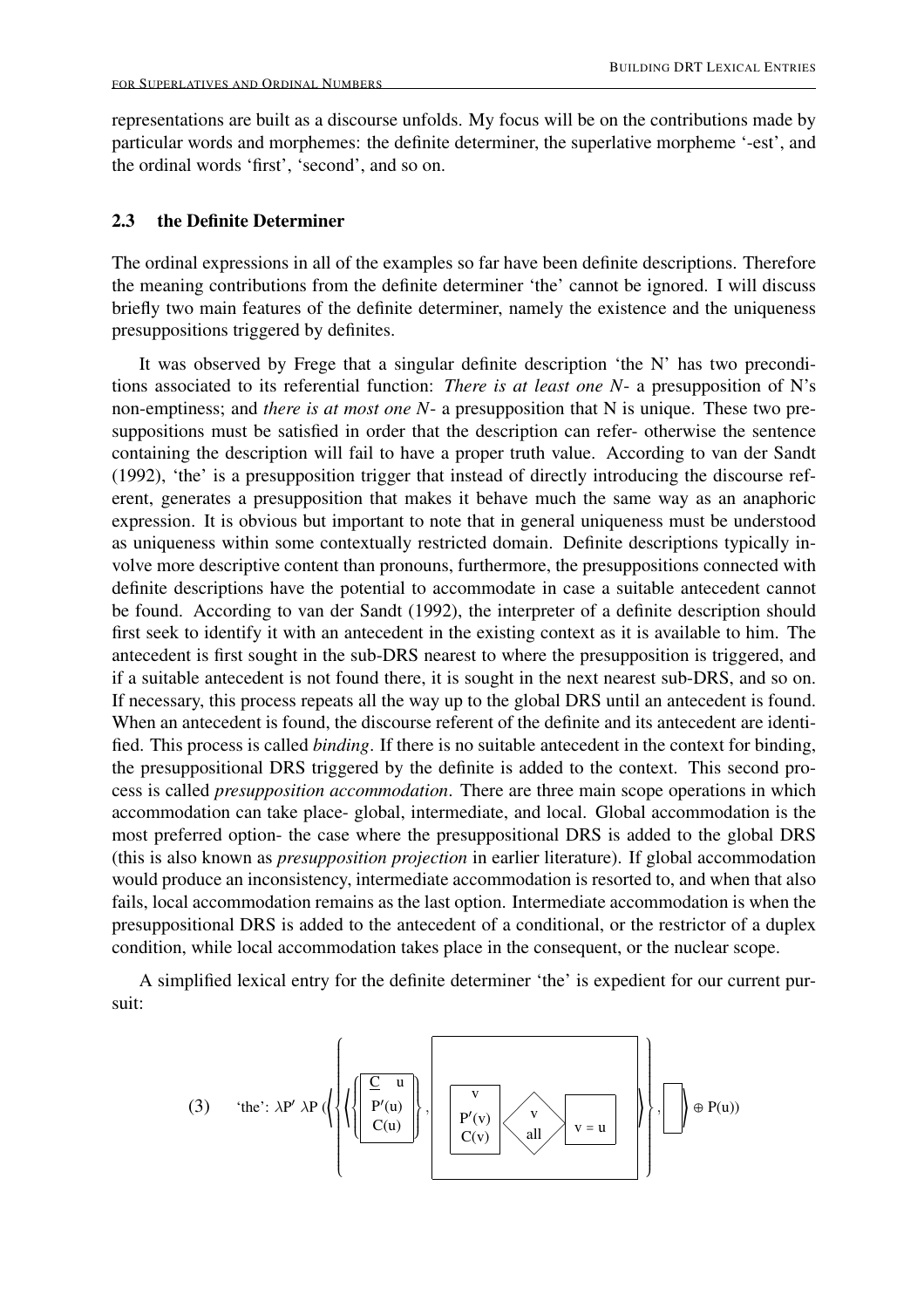The above lexical entry consists of a Preliminary DRS with the two presuppositions enclosed within the curly brackets, one nested within the other. The outer curly bracket contains the DRS for the uniqueness presupposition on the right hand side. P′ represents the descriptive content of the descriptions and P represents the descriptive content of the predicate to which the description is an argument phrase. Except for the context dependent predicate C, and the presuppositional status of the descriptive content of the description, the structure in (3) is reminiscent of Russell's proposal for the logical forms of sentences with definite descriptions (Russell 1905). For a sentence in which the description is the sentence subject, N is the predicate representing the description's descriptive content, while VP represents the content of the verb phrase, Russell proposes the following logical form:

$$
\exists (x)\forall (y)(N(x)\land (N(y)\rightarrow x=y)\land VP(x))
$$

Existence and uniqueness presupposition for singular descriptions must allow for contextual restriction (von Fintel 1994). In (3), this contextual restriction is represented in the form of the predicate C. The underlining of C indicates that C is anaphoric, and that the context must provide a suitable value for it. Like anaphoric pronouns, C is to be identified with some contextually salient entity/set of entities in such a way that the interpreter is able to see the contextualised existence and uniqueness presupposition as fulfilled. Exactly how this is done is discussed in the following section. For now, simply treat C as identified with the discourse universe of the context DRS. In a framework of articulated contexts, one of the context components must be selected before C can be identified with the universe of that particular context component.

Note that the entire presupposition structure in (3) (between the outer curly brackets) represents the existence and uniqueness presuppositions. It does so in a slightly unusual form in that the existence presupposition is 'hidden' in the subordinate presupposition (within the inner curly brackets), which is resolved by determining a value for the contextual restrictor referent C. The constraint on C is that there must be at least one thing falling under C which satisfies the overt descriptive content of the description. In other words, during the presupposition resolution phase there must be a referent in the selected context component DRS such that it satisfies P'. The uniqueness condition is expressed in the main presupposition, i.e. in the DRS on the right of the embedded presupposition concerning C. This guarantees that it will be the only entity satisfying both P′ and C.

### 2.4 Superlatives

A definite NP is not only uniquely identified in one of the components of the articulated context. If and when identification succeeds, it must also be represented in  $K_{Dis}$ , for otherwise it could not be explained how pronouns occurring in subsequent utterances can refer back to the description once it has been introduced. This much is true for any singular definite descriptions. But descriptions which contain ordinal/superlative expressions are special in that these expressions contribute some further presuppositions: There is a unique set in the context called the *comparison set* (Bos/Nissim 2006). This comparison set consists of entities in the extensions of the common noun phrase to which the superlative is left-adjoined. Furthermore the comparison set must be ordered (for simplicity at this point, we will assume that the ordering is linear) by some binary relation (e.g. height). This relation- the so called *comparison dimension*- is generally determined by context. However, in cases where the ordinal NP also contains a superlative, as in 'the 26th highest mountain', the order is identified with the comparison dimension of the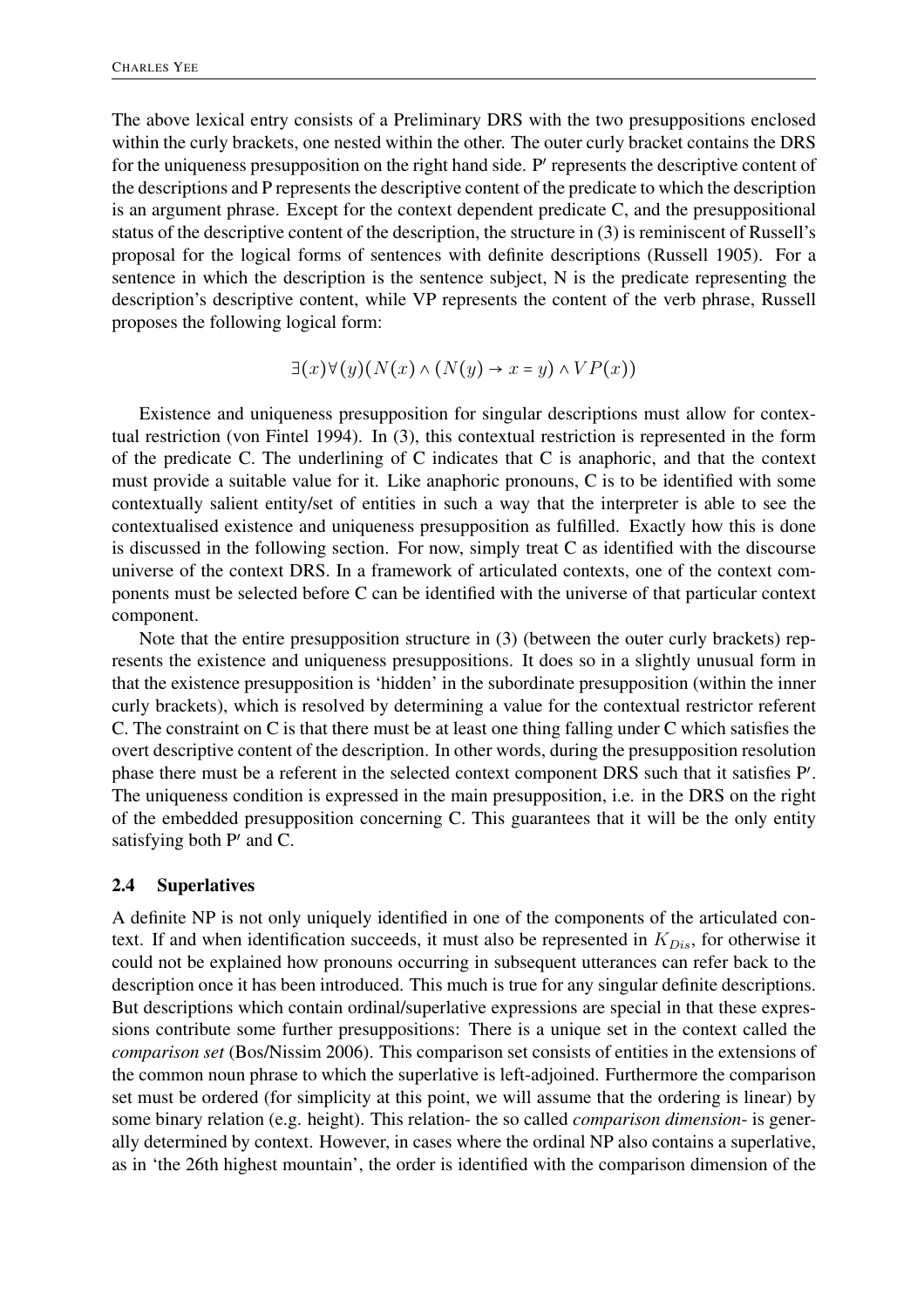adjective, e.g. 'high'. For 'the n-th wealthiest person in the world', the members of the comparison set are all the people in the world, as stated by the utterance, and the comparison dimension is the level of their wealth; 'the n-th most talented child' compares a set of children in a salient context with respect to their talent. For (1-a), the set of mountains in the Americas would constitute the comparison set for the second sentence, and the set of mountains around the world would constitute the comparison set for (1-b), while the comparison dimension is height.

There are primarily three types of expressions that concern us- Superlatives, Ordinals ('the third student' as in (2)), and Ordinal Superlatives ('the third highest mountain'). The distinction between pure ordinal expressions and ordinals used in combination with a superlative is that pure ordinal expressions require the interpreter to recover the comparison dimension from context, while ordinal superlatives make this explicit. This difference is important during the presupposition resolution phase. Throughout this article I will refer to these expressions as S-NP (for Superlative expressions), OS-NP (Ordinal Superlatives), and O-NP (Ordinals). These terms are not to be confused with the use I will make of the word *superlative*, which only refers to the superlative adjective, and *ordinal*, which refers to the ordinal adjective.

I argue here that the semantic representations of O-NP and OS-NP are based on the semantics of S-NP, and an investigation of the former should begin with the latter. Intuitively, S-NP's should have the same semantic content as the very first of the OS-NP. '∗The first highest mountain' has the same meaning as 'the highest mountain', the '∗first earliest time' is the same as 'the first time' (as entailed by the meaning of the word 'time'), and so on. Furthermore, ordinals in general can be used to modify a S-NP, as in (1-b). In (1-b), the superlative merely makes clear what the comparison dimension is, but it is the ordinal that specifies the relative placement of the referred mountain in the list of mountains around the world. Another feature that O-NP/OS-NP and S-NP share is that they are both ambiguous between a comparative reading and an absolute reading (Szabolcsi 1986, Heim 1999). All this suggests that we begin the investigation of the semantics of ordinals by looking at the superlatives.

Following the footsteps of many others (Heim 2004, Cresswell 1976) and extending the previous notion of comparison dimension, I will assume in the case of comparative NP's/S-NP's, that their adjective stems express a relation between an object and a degree. So for example: height(x, d) means object x has a height of degree d. Assuming degree for height is measured in meters, the first sentence of (1-a) provides us with an instantiation: height(Aconcagua, 6962m). In addition, if 'x is higher than y', then  $d_x > d_y$ . Degrees of unaffixed adjectives are downward monotonic:

A relation R between objects and degrees is downward monotonic iff  $\forall x \forall d \forall d' (R(x,d) \land d > d' \rightarrow R(x,d'))$ 

According to the above convention, if Aconcagua is 6962m high, it is also (at least) 6961m and (at least) 6960m high, and so on, but it is not 6963m high. It follows that if another mountain is higher than Aconcagua, then it must also be (at least) 6962m high, in addition to being high to a degree that Aconcagua is not. To be the 'highest' then means 'having a degree of highness such that nobody else in the salient context has it'. This *salient context* is represented by a contextual restrictor C. A superlative *R-est* then, has the following semantics:

*R-est*(x, R, C): ∃d(R(x,d)  $\land \forall y(y \neq x \land y \in C \rightarrow \neg R(y,d))$ )

I begin with a preliminary semantic representation for the word 'highest' in singular definite superlative descriptions/SS-NP (e.g. 'the highest mountain'). A (definite) S-NP inherits the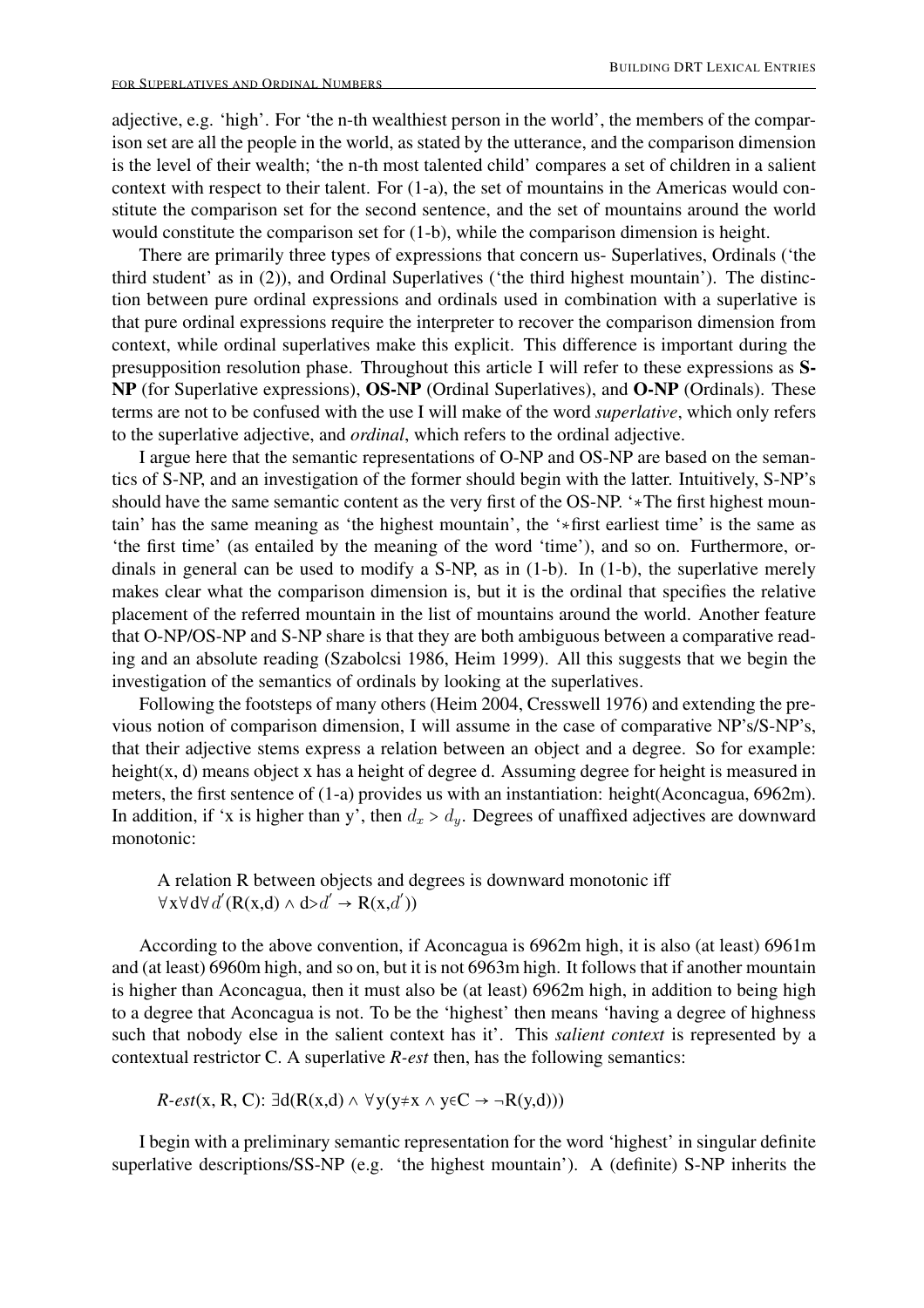contextual restrictor of its determiner, so the C below is really a contribution from the definite. It is essential that this contextual restriction becomes part of the lexical entry of a superlative:

(4) '(the) highest': 
$$
\lambda Q \lambda u(\left\{ \left\{ \left( \frac{\frac{C_{Art}}{C_{Art}^*(X)}}{\frac{C_{Art}^*(X)}{|X| \ge 2}} \right) \oplus Q^*(X) \right\}, \left[ \frac{y}{y \in X} \right] \oplus Q(y) \right\} \rightarrow \left[ \frac{d}{\frac{C_{Art}^*(X)}{\frac{C_{art}^*(X)}{|X| \ge 2}}} \right] \oplus Q(u)
$$

X is a discourse referent for a set. The operator ∗ transforms a predicate P of individuals into one that is true not only of individuals but also of collections consisting exclusively of individuals of type  $P<sup>4</sup>$  (Link 1983). So the set denoted by  $Q^*$  can be either a singular element of M or a set of members of M, all of which satisfy the condition Q. Q is obtained through  $\beta$ -conversion in the 'Box +  $\lambda$ ' construction, and is identified with the descriptive content of the adjoining noun.

The part within the curly brackets in (4) is the 'presuppositional' part of the superlative 'highest', it is a representation of the comparison set X, a set of minimally two members required for the superlative to be applicable. The comparison set 'presupposition' has in common with traditional presuppositions that there is a requirement to find an antecedent for it. A standard resolution algorithm would try to bind the comparison set presupposition X to some antecedent set, and if this fails, X is accommodated following van der Sandt's Acceptable and Admissible Resolution Rules. These rules include the Informativity and Consistency Constraints, etc. for details, see van der Sandt (1992). We know at this point that this 'presuppositional' DRS is not really presuppositional in the traditional sense of the word (thus the ' ' around 'presupposition'). This is because the contexts used in familiar studies (mainly in dynamic semantics, such as van der Sandt (1992), Kamp & Reyle & van Genabith (2008)) refer mostly to the Discourse Context  $K_{Dis}$  in the articulated context framework, while other context components are rarely considered for presupposition resolution. In these earlier works, when presuppositions bind, they are binding with antecedents in contexts that were established from prior utterances. But since it is very unusual for people to declare explicitly the comparison set prior to using the superlative, accommodation becomes the only prescription, according to existing literature, to deal with the comparison set 'presupposition' triggered by a S-NP. This is the wrong approach given that we now have a framework which spells out the common ground in DRT terms.

 $C^*_{Art}$  is a *contextual restrictor* for the S-NP:  $C$  denotes the kind of general contextual restriction that is conceptually similar to the one that was used for defining the existential presupposition of the definite determiner, and ' $Art'$  stands for articulated context. Essentially  $C^*_{Art}$  is a discourse referent for a set that determines a subset of the universe of one of the components of the articulated context. The underlines indicate that  $C^*_{Art}$  is anaphoric. There are two layers of underlining. They indicate that two separate operations must be carried out to resolve the 'presuppositions': one for Art and one for  $C^*$ . Following DRT conventions, the innermost underline must be resolved first<sup>5</sup>. This first resolution requires Art to find the relevant articulated

$$
\left\{ \left\{ \begin{array}{c} \underline{\mathrm{Art}} \\ \hline \end{array} \right\}, \begin{array}{c} \underline{C} \\ C^* \subseteq U_{Art} \end{array} \right\}
$$

For details, see Chapter 4 of Kamp/Reyle (1993).

 ${}^5$   $C_{Art}^*$  is really the shorthand for: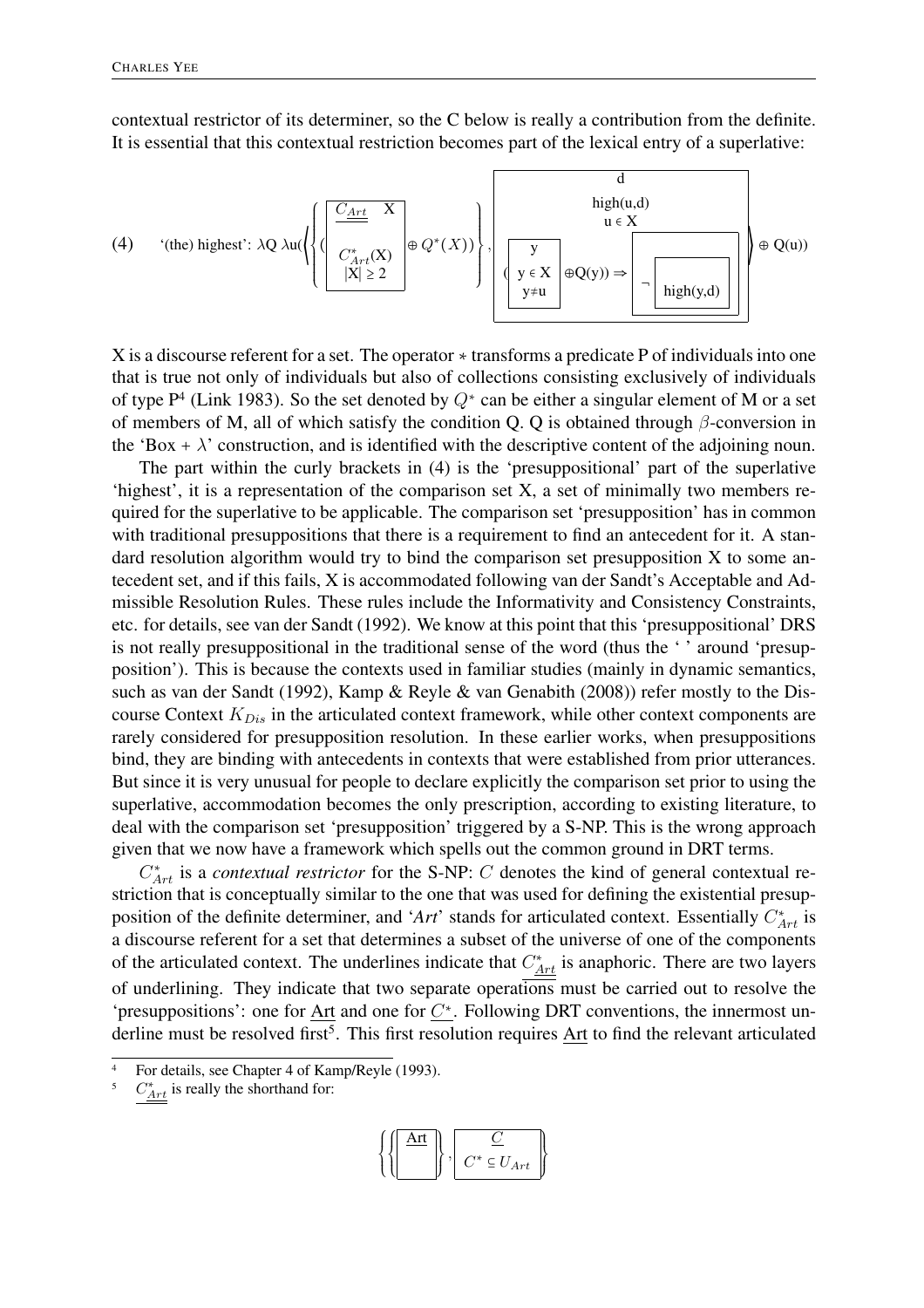context component where the representation of the comparison set can be located. Generally speaking, Art ∈ {  $K_{Dis}$ ,  $K_{Gen}$ ,  $K_{Enc}$ ,  $K_{Ult}$ ,  $K_{Env}$  }. Once the context component is defined (Art identified with one of the five components), the second resolution will be to find the relevant subset C of entities which satisfies Q that makes up the comparison set in which the S-NP is a member of.

Finding the most *salient and relevant*<sup>6</sup> context component to resolve a presupposition is an extremely complicated task. Even though it was hinted by Lewis (1979) that certain rules may assist us in keeping track of the salience of entities being talked about (e.g. in the case of definite descriptions, *Rule of Accommodation for Comparative Salience*), it is entirely unclear how far we can take these rules in an open-ended discourse environment. The attention span of the interlocutors and their psychological processes must be weighed in while these factors are far beyond what any linguistic theory can account for. For this reason I will only discuss this problem in general terms while using some examples. Let us suppose that the (comparison) set of mountains in (1-a) was never mentioned in prior utterances, and so its antecedent cannot be found in the discourse context. We would be inclined to assume that the articulated context component where this information can be found is the interlocutors' general  $K_{Gen}$  or encyclopedic knowledge  $K_{Enc}$ . An example where another component is salient: suppose the interlocutors are standing in front of a landscape consisting of mountains. With the intention to talk about a specific mountain at the scene, one of them utters "the highest mountain...". In this scenario, it seems clear that the most salient context is the environment context, because the (highest) mountain referred to is amongst the mountains within the direct environment of the utterance. The mountains and the height relations between them can be seen as part of  $K_{Env}$ . A further complication arises when all of the interlocutors in front of the landscape realize that they are familiar with these mountains: familiar in the sense that they know their names, and perhaps but not necessarily some other attributes such as height, location, etc. These information belong in the interlocutors' encyclopedic knowledge. Therefore, under this circumstance, the very mountains represented in  $K_{Env}$  should be anchored to their counterparts in  $K_{Enc}$ . These examples are deictic uses of the definite NP 'the highest mountain', where a member in the immediate environment shared by the interlocutors serves as the antecedent for the existence presupposition of the definite. Deictic use of a definite NP is only interpretable after the interlocutors have agreed to have  $K_{Env}$  as the most salient context where the comparison set is to be sought. It may appear easy in the case of deictic expressions to select the most salient component of the articulated context, but in general, as a sub-task of interpreting S-NP's, this is not simple at all.

When  $C_{Art}$  is resolved to  $C_{Gen}$  (or  $C_{Env}$ , or any other context component for that matter), the selected articulated context component lies at the center of the interlocutors' attention, and this component is where they believe the referred entities can be retrieved. The remaining underline indicates that a further restriction on that context component's discourse universe is required before the antecedent for the comparison set can be determined. The reason for this further restriction is that even though we know where in the common ground we are to look for the relevant comparison set, there remains the separate question as to *what exactly that set consists of*. (1-a) explicitly states that the comparison set is the set of mountains in the Americas, while (1-b) claims it is the set of all mountains from around the world. However, S-NP do not always make their comparison set explicit as in (1). Suppose without any background context, we have:

 $U_{Art}$  is the discourse universe of the subsequent articulated context component. For an ordered-pair notation like the above, the left inner-most presuppositional DRS must be resolved first.

<sup>6</sup> I am using the concept of salience and relevance very loosely, along the lines of David Lewis (1979).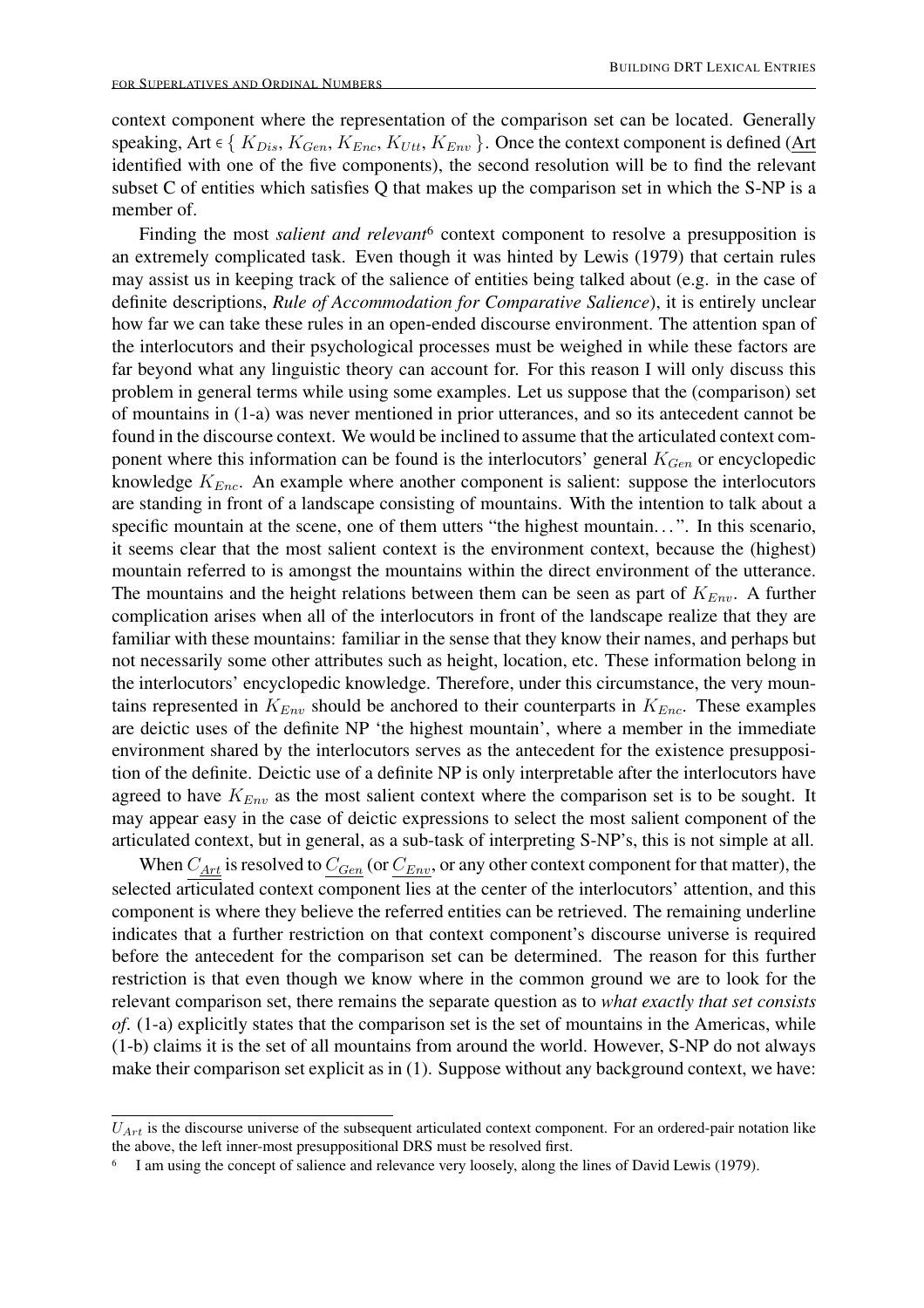#### (5) Speaker: The highest mountain is Aconcagua.

The comparison set intended for the above S-NP can be mountains in the Americas, or just as likely, mountains in Latin America, South America, mountains in the Andes, or mountains in Argentina: Aconcagua turns out to be the highest of all of the aforementioned sets. More such sets of mountains may be construed, if perhaps less obvious without a background context. There is nothing in (5) that tells us where to draw the line, and for this reason, C has to be left *underspecified* with certain constraints. For (5), if it is known by the interlocutors that Mt. Everest is the highest mountain in the world, for example, then there must be a constraint such that C does not include Mt. Everest as a member, nor any of its associates (mountains near Mt. Everest are also conceivably higher than Aconcagua). One could perhaps induce from this that mountains of a certain geographic area e.g. the Himalayas, or Asia, are not considered part of C. But what are the rules governing such reasoning? Instead of pursuing this, I will simply say that any mountain that is higher than Aconcagua must be excluded from C if at all possible, so that (5) comes out true. Still, simple avoidance of inconsistency is not sufficient enough for determining the precise constituents of C.

Another issue that made the contextual restrictor an essential component of the semantics of S-NP is the ambiguity between absolute and comparative readings. This ambiguity was first made prominent by Heim (1985) and Szabolcsi (1986), both of which proposed a syntactic solution that was later refuted in Teodorescu (2009). There has been a lot of debate on whether what we are dealing with are truly distinct readings, what precisely is responsible for these different readings, and how they are computed. Unfortunately, very little consensus had been established. One thing is certain however, the cause of these different readings is pragmatic in nature (preconceived context, salience, and information structure). I would like show here that both readings can be generated using the DRT apparatus I am using, and that the difference in these readings is attributed to the difference in the choice of domain restriction for the S-NP. Consider the following sentences with different focus background articulation:

- (6) a. John climbed the highest mountain.
	- b. John climbed the  $[HIGHEST]_F$  mountain.
	- c.  $[JOHN]_F$  climbed the highest mountain.

(6-a) seems uncontroversial until we consider (6-b) and (6-c). For (6-b), 'highest' bears overt focus accent. According to Szabolcsi, it has the absolute reading: John climbed the highest mountain in the world (or rather, as I have been hinting up to this point, the highest mountain in C). Given that the highest mountain in the world is Mt. Everest, (6-b) states that John climbed Mt. Everest. (6-c) on the other hand, has a different meaning. With the focus placed on John, (6-c) means that John climbed a higher mountain than anybody else climbed in some contextually salient domain. Under this reading, (6-c) may well be true when John only climbed a small hill in his neighborhood, as long as nobody else in the relevant context climbed any mountain that is higher. It is well-known that the wh-word in interrogative sentences constitutes the focus of that sentence. Gutierrez-Rexach (2005) pointed out that a superlative phrase in an interrogative has the comparative reading when the comparison set is drawn from alternatives in the domain associated with the wh-element, (6-c) therefore answers the question "who climbed the highest mountain of all the mountains climbed by anybody?". I will take it for granted here that wh-focus licences the comparative reading of a S-NP. There is nevertheless a *prima facie* case for regarding superlatives as a case of free focus association, because association with focus is not compulsory (Beaver/ Clark 2007). This means for (6-c) the highest mountain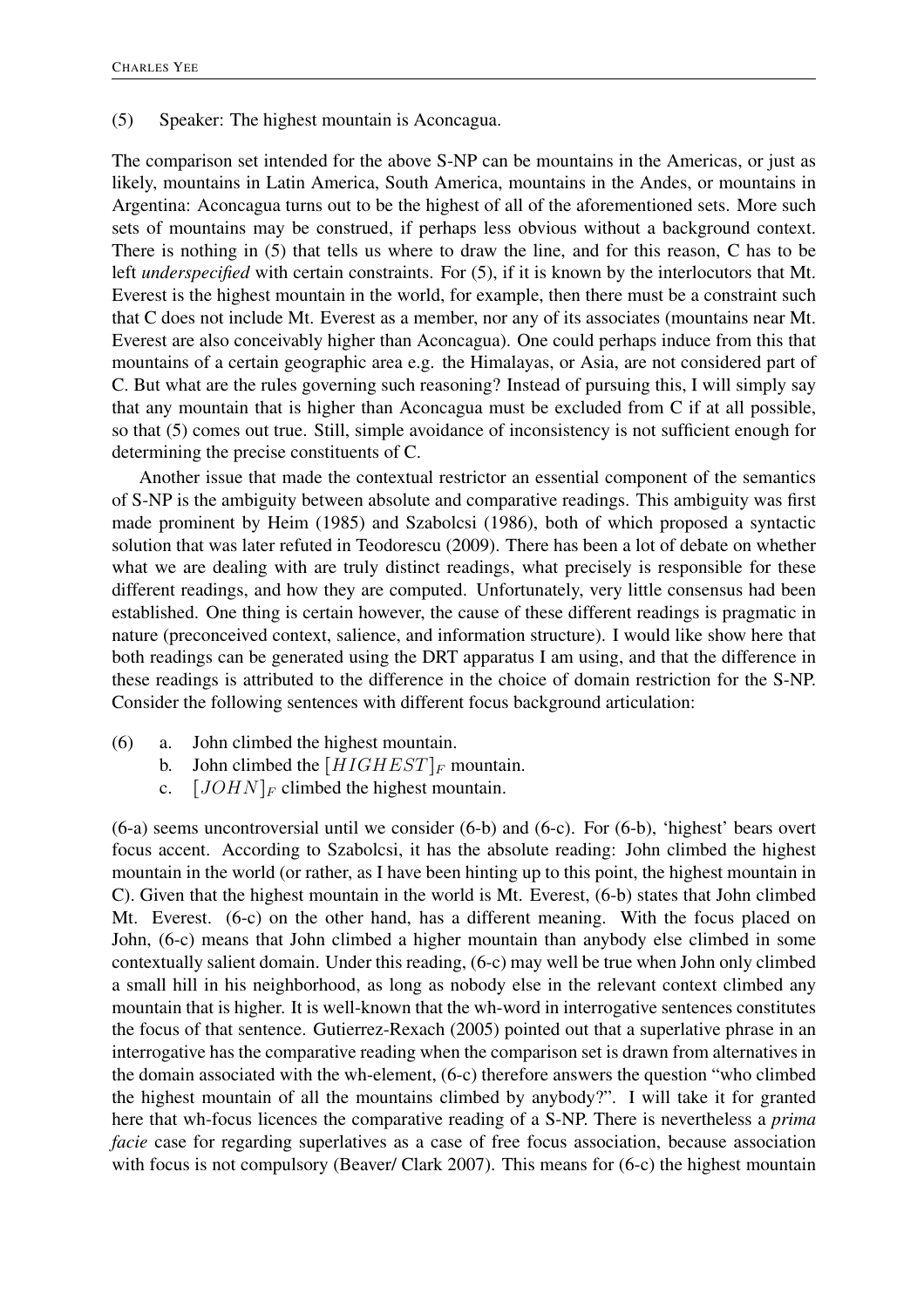may well be the highest in an independently salient set of mountains C, for example C could be mountains in the Americas, or the Andes.

The determination of C in S-NP utterances in (6) may first be approached by listing all of the alternatives to the focus marked constituent in a focus background articulation. To do this we must first incorporate an account of focus background articulation into DRT. I will only sketch out the framework here and refer to Kamp (2004) for details. (6-b) has the following context representation and focus frame focus division (ff-f division for short):



A ff-f division and its presupposition is separated from the context of the sentence  $\mathbb{C}^7$ , which is represented on the left end of the representation above. This is because ff-f division deals strictly with focus background articulation, it is a means to represent and derive all the possible alternative semantics attributed to a certain part of a sentence being focus marked. The ff-f division in (7) assumes that presuppositions from other triggers such as proper names (John), the definite determiner 'the', are already resolved and accommodated in the context.

The first component of the ff-f division is the DRS on the center right, the one that contains the condition  $\mathbf{x} \in C_{ff-f}$ . This component is called a restrictor. A restrictor consists of the focus variable x, displayed in bold, and a restrictor predicate  $C_{ff-f}$ .  $C_{ff-f}$  stands for restrictions on the focus variable, such as quantification, abstraction, and so on, that are not explicit in the sentence itself, but must be inferred from context. To provide a simple example, suppose the interlocutors of (6-b) have in their common ground three mountains under their attention: mountain a, b and c, then  $C_{ff-f}$  is restricted to these three individuals. In this case,  $C_{ff-f}$ is the property of being a member of the set consisting a, b, and c. The restrictor of a ff-f division represents all possible values of the focus variable under the given context. x replaces the focus marked constituent *highest mountain* in the semantic representation of (6-b). This replacement of the focus marked constituent by the focus variable produces the separation of focus constituent from focus frame, which are the other two components of the ff-f division. The focus frame is the outcome of semantic construction from the syntactic tree of the sentence, using the bottom-up Box +  $\lambda$  method. The focus constituent of a ff-f division states that the value of the focus variable is that of mountain a. Each ff-f division comes with a presuppositional constraint on its alternative set (Rooth 1992). This means there must be at least one other element  $\delta$  in  $C_{ff-f}$  besides the focus marked constituent that may serve as its alternative and be identified with the focus variable in the focus constituent. In the case of the above example, mountain b is an alternative to mountain a as a potential candidate for being climbed by John. The presuppositional DRS of the focus is the DRS between the curly brackets located in the

The context  $\mathbb C$  is predetermined for this example. For simplicity it encompasses all relevant information from the union of all five components of the articulated context. Notice how according to this context, John in fact did *not* climb the highest mountain. The expression in (6-b) is therefore either *false*, or some form of *accommodation* must take place, such that the information John climbed the highest is recorded in ℂ.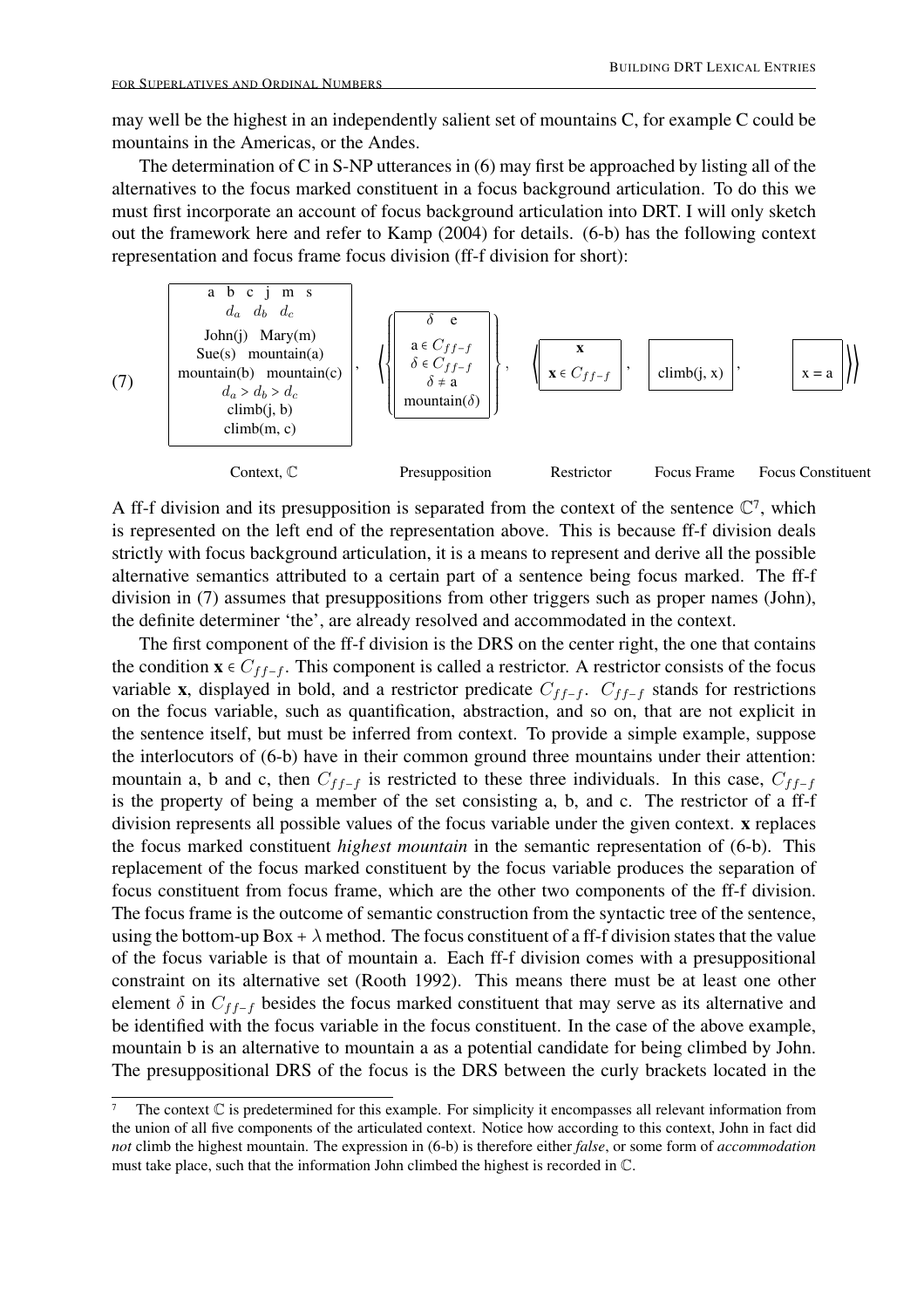center. It states that there has to be at least one other mountain ( $\delta$ ) in context  $\mathbb C$  such that it is not mountain a.

I argue here that in order to get comparative readings for a sentence like (6-c), its information structure should be analyzed as the more complex type of *Topic-Focus* structure that was made prominent in the work of Büring (1997), instead of the simple focus-background type in Rooth (1992). (6-c) should be analyzed as follows:

(8)  $[JOHN]_T$  climbed the  $[highest]_F$  mountain.

The above annotations come with two presuppositions: The focus marking indicates the presupposition of alternatives to the focus constituent, it is the equivalent of  $C_{ff-f}$  that was described earlier. Let us call this the *focus set* F. The topic marking indicates the presupposition of a similar *topic set* T. T is a set that includes the alternatives to John in (8). I use the notation  $\lbrack \cdot \rbrack^0$ to denote semantic values à la Rooth (1992).  $\lbrack \lbrack \alpha \rbrack \rbrack^f$  is the focus semantic value for the phrase  $\alpha$ , which is a set of alternative propositions when  $\alpha$  is a sentence, a set of alternative entities when  $\alpha$  is a noun phrase.  $\lbrack \alpha \rbrack^0$  is the ordinary semantic value for  $\alpha$ . The ordinary semantic value is always a member of the focus semantic value.  $\lbrack \lbrack \alpha \rbrack \rbrack^t$  then, is the topic semantic value of  $\alpha$ . According to Büring's original analysis, the topic semantic value of (8),  $\lbrack \! \lbrack(8)\rbrack \! \rbrack^t$ , is a set of sets- for each member d of the topic set T (John and his alternatives in  $\mathbb{C}$ ) there is a focus set  $F_d$ assigned to it (the highest mountain, the second highest mountain, etc.), as in the following:

(9)  $\left[ (8) \right]^t = \{ \{John \text{ climbed the highest mountain, John climbed the second highest mountain} \}$ tain, John climbed the third... }, {Mary climbed the highest mountain, Mary climbed the second... }, {Sue climbed the highest... }, ... }

,

The preliminary representation for (8) is as follows:

(10) C, 
$$
\left\{\left\{\left\{\left\{\left[\begin{array}{c} \mathbf{I} & \beta & \mathbf{e} \\ \mathbf{j} & \mathbf{f} \\ \beta & \mathbf{f} \\ \beta & \mathbf{f} \\ \beta & \mathbf{g} \end{array}\right]\right\}, \left\{\left[\begin{array}{c} \mathbf{x} \\ \mathbf{x} & \mathbf{f} \\ \mathbf{x} & \mathbf{f} \\ \mathbf{x} & \mathbf{f} \\ \mathbf{x} & \mathbf{f} \\ \mathbf{x} & \mathbf{f} \\ \mathbf{f} \\ \mathbf{f} \\ \mathbf{f} \\ \mathbf{x} & \mathbf{g} \end{array}\right]\right\}
$$
\n
$$
\left\{\left[\begin{array}{c} \mathbf{F}_x & \delta \\ \mathbf{F}_x & \delta \\ \mathbf{F}_x & \delta \\ \delta & \mathbf{g} & \mathbf{g} \\ \delta & \mathbf{g} & \mathbf{g} \\ \delta & \mathbf{g} & \mathbf{g} \\ \mathbf{g} & \mathbf{g} & \mathbf{g} \end{array}\right\}, \left\{\left[\begin{array}{c} \mathbf{y} \\ \mathbf{y} & \mathbf{g} \\ \mathbf{y} & \mathbf{g} \\ \mathbf{y} & \mathbf{g} \\ \mathbf{g} & \mathbf{g} \\ \mathbf{g} & \mathbf{g} \end{array}\right]\right\}, \left\{\left[\begin{array}{c} \mathbf{y} \\ \mathbf{y} & \mathbf{g} \\ \mathbf{y} & \mathbf{g} \\ \mathbf{y} & \mathbf{g} \\ \mathbf{g} & \mathbf{g} \end{array}\right]\right\}
$$

An explanation for (10) is in order, starting from top left: The first DRS is the context ℂ. Moving to the right of the context we find the first and innermost presupposition. It consists of the topic set T, triggered by the topic marking of (8). It states that John is a member of T, and that there is at least one alternative to John,  $\beta$ , who climbed some mountain.  $\beta$  is the presupposition of the S-topic. Further to the right is the topic frame topic (tf-t) division. Mirroring the ff-f division, the tf-t division has a restrictor, a topic frame and a topic constituent. The tf-t division states that a person from the topic set T climbed a certain mountain, and that person, as specified in the topic constituent, is John. f in the topic frame is a place holder for the focus variable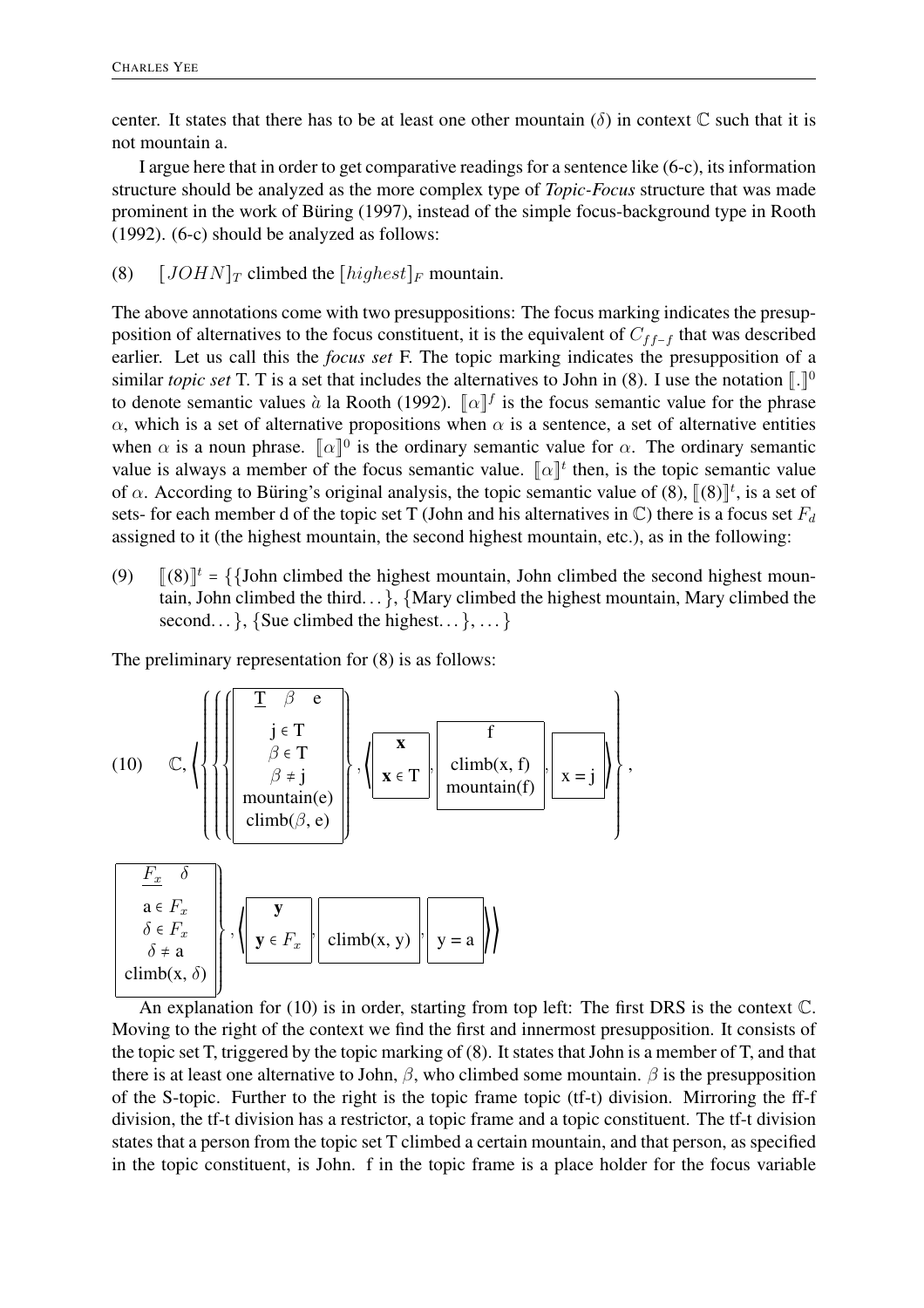y that is yet to come. Moving further down to the second row of the Preliminary DRS is the presupposition triggered by the focus marking, and its ff-f division. The nested presuppositional structure here reflects that the presupposition of the focus is dependent on the presupposition of the topic. The focus presupposition states that there is a focus set  $F_x$  and the highest mountain **a** is a member of  $F_x$ . There is also another mountain  $\delta$  in  $F_d$  such that the topic variable x climbed  $\delta$ . We may in fact generate all the semantic values that were listed in (9) using the focus frame of this ff-f division, while the topic marked constituent in combination with the focus marked constituent being John and the highest mountain (a) make up the ordinary semantic value of (8).

I argue here that  $F = \cup \{F_d | d \in T\}$  is the set of all possible alternatives to the focus constituent, it denotes in (10) the set of all mountains in context which *could have been climbed* by someone. The contextual restrictor C for the S-NP in comparative readings of focus marked sentences is identified to the F of that sentence. F, however, is *not* the set of mountains that are *actually climbed*. What we are ultimately interested in, the comparison set X, is a subset of F: The set of mountains that are *actually climbed* by somebody from the Topic Set T. These mountains constitute the comparison set X, and we can only obtain them by verifying F with the context to determine which of the mountains are indeed climbed by members of  $T<sup>8</sup>$ .

So far we have seen how the contextual restrictor and the comparison set are derived in focus marked S-NP sentences. However, most S-NP utterances have no focus articulation and the derivation method we have been using for topic-focus sentences does not apply. Often one must resort to very complex cognitive processes when interpreting S-NP utterances with an underspecified C. Fortunately, C is sometimes made explicit, as in (1), and we return to it at this point. (1-a) specifies that the comparison set X consists of mountains in the Americas, whilst C without contextual restriction from a prior discourse or other presupposition triggers, is identified to the comparison set. The result of combining the definite determiner (3) with the superlative entry (4) through Box +  $\lambda$ , is as follows:

(11) 'the highest mountain (in the Americas'),  $K_{Dis}$ :



 $C^* = \{z \mid z \text{ is a mountain (or some mountains)} \text{ in the Americans}\}\$ 

#### 3. Ordinals and Ordinals Superlatives

OS-NP have in common with S-NP some key features such as the comparison set, ordered by a comparison dimension. The departure between the two begins as semantic representations of OS-NP's which require a formal DRS account of what's involved in counting, i.e. of the natural numbers and of *Well Ordering*. Fortunately, a set of axioms for the natural numbers was

The distinction between C and X is unfortunately very complex but nevertheless important. For lack of space here I must leave this up to forthcoming works on the same subject.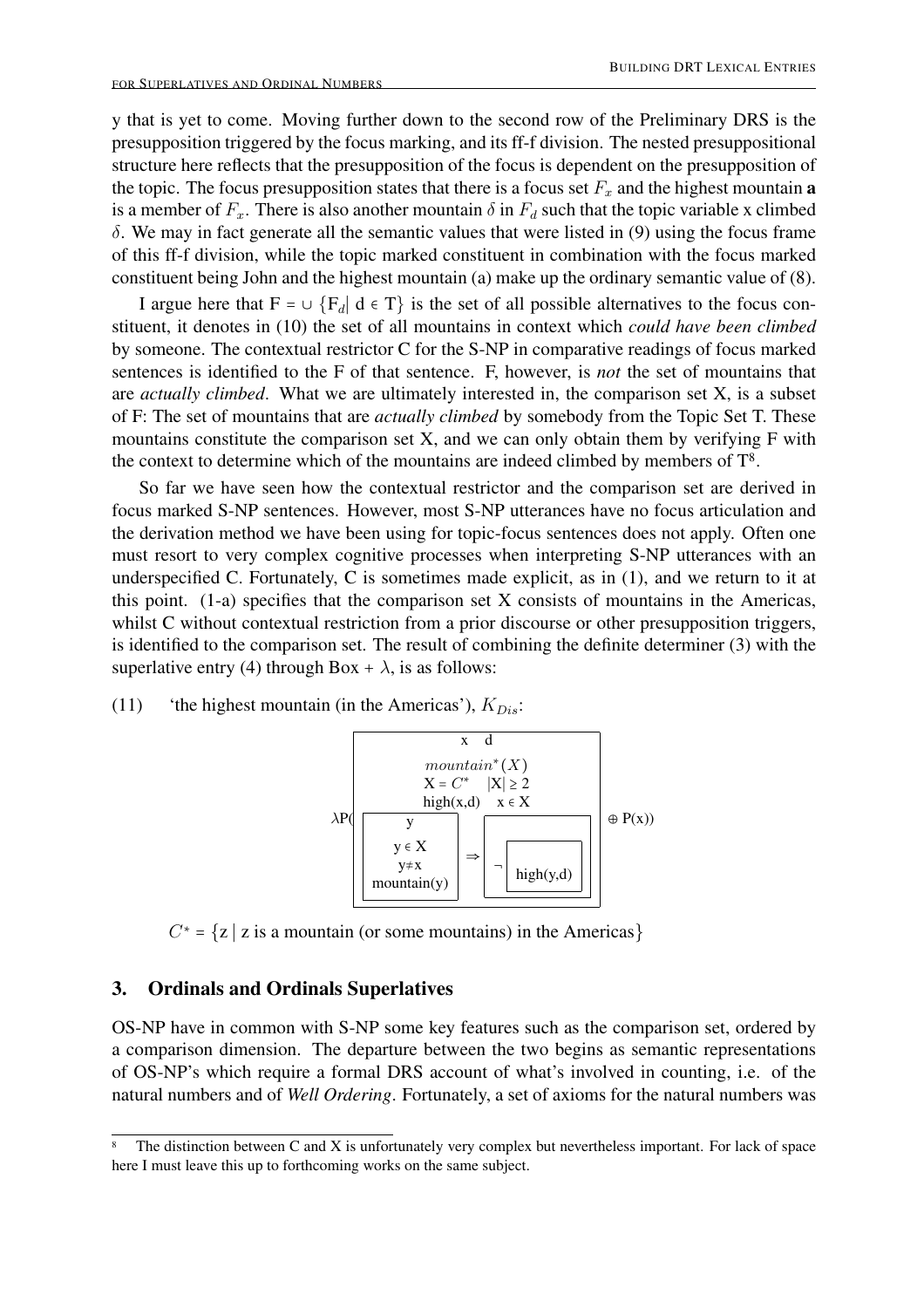presented by the 19th century Italian mathematician Giuseppe Peano, and if necessary they can be readily converted into DRT terms. First we define *Well Ordering*:

A set X is Well Ordereded ( $W\mathcal{E}$ ) by < iff 1. X is linearly ordered by < 2.  $(\forall Y \subseteq X)(Y \neq \emptyset \rightarrow (\exists y \in Y)(\forall z \in Y)(y < z))$ , Every non-empty subset Y of X has a <-first (least) element.

Peano Axioms  $(\mathcal{P})$  for natural numbers are as follows, where S denotes the successor function:

1.  $\neg \exists x (S(x) = 0)$ 2.  $\forall x \exists y (x \neq 0 \rightarrow S(y) = x)$ 3.  $\forall x \forall y (S(x) = S(y) \rightarrow x = y)$ 4.  $\forall x(x + 0 = x)$ 5.  $\forall x \forall y(x + S(y) = S(x + y))$ 6.  $∀x(x * 0 = 0)$ 7.  $\forall x \forall y (x * S(y) = x * y + x)$ 

The Induction Scheme  $(\mathcal{IS})$  states that if a property is possessed by 0 and also by the successor of every natural number which possesses it, then it is possessed by all natural numbers:

 $\forall v_1 \ldots v_n ((F[0, v_1, \ldots, v_n] \wedge \forall v_0 (F[v_0, v_1, \ldots, v_n] \rightarrow F[Sv_0, v_1, \ldots, v_n])) \rightarrow$  $\forall v_0 \mathbf{F}[v_0, v_1, \ldots, v_n]$ ), Where n is an integer, and  $\mathbf{F}[v_0, v_1, \ldots, v_n]$  is any formula whose only free variables are  $v_0, v_1, \ldots, v_n$ .

We may incorporate these key definitions and Axioms into our DRT formalism: '0' is the only new discourse referent that needs to be introduced, and it is always anchored to the the number zero. We assume that our models contain the natural numbers as part of their domain of individuals and thus the constants '0', 'S', '+' and '∗' will always have interpretations that are consistent with Axioms 1-7.

The semantic representation for the OS-NP '(the)  $26_{th} P_{est}$  N' where P is the degree adjective and N is a singular noun, is in (12) below. Note that its contextual restrictor, like its S-NP counterpart, is related to the definite determiner which adjoins the ordinal number:

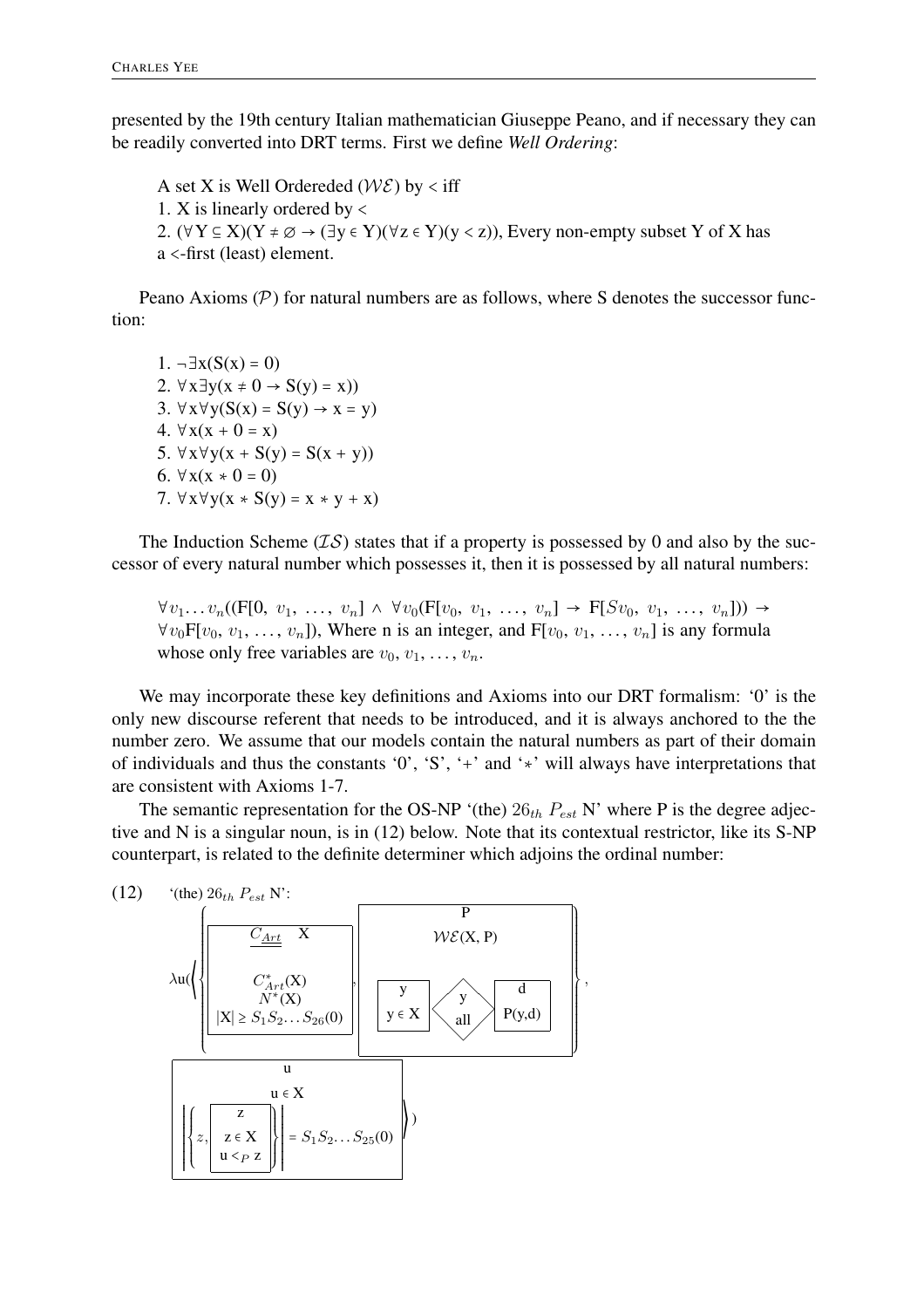The first presupposition, like S-NP, contains the contextual restrictor C which must first be resolved to an articulated context component, then to a certain subset of the universe of that component depending on the descriptive content of the noun, focus articulation, and any relevant factors from the common ground. The representation of this presupposition uses the successor function S, it states that the comparison set of ' $26<sub>th</sub>$ ' must consist of at least 26 members, for otherwise the utterance would be infelicitous. The second presupposition states that the comparison set X is *Well Ordered* with respect to P. P is a relation between members of X and a certain degree d that they possess (in the same sense in which we have been using the term 'degree' so far, d should be a natural number that can be represented using the successor function). P is the comparison dimension, it is the predicate obtained from adjectives such as 'high(er/est)', 'big(er/est)', etc. The comparison dimension is always specified in the superlative for OS-NP's ('the 26<sub>th</sub> highest mountain'), and it is obtained from context for O-NP's (as in (2)). The second presupposition states that every member of the comparison set must have a P degree, such that X is Well Ordered by P. Finally, the assertional part of (12) states that there are exactly 25 members from within the comparison set besides the asserted OS-NP u that are *higher* than u:  $a <_P b$  is defined as follows:

$$
a <_P b
$$
 iff  $(\forall d \ P(a, d) \rightarrow P(b, d)) \land (\exists d' \ P(b, d') \land \neg P(a, d'))$ 

It is easy to see that if the set of degrees is linearly ordered, and P is downward monotone in its second argument, then  $\leq_P$  is a pre-ordering, and  $\leq_P$  is asymmetric and transitive. So if a  $\leq_P$ b, it is entailed by downward monotonicity of degrees that b has a unique degree that a does not have. For 'the  $26_{th}$   $P_{est}$  N', there should be exactly 25 N in X, all of which have some P degree d such that u does not have d. When we consider (1-b), it follows that there are exactly 25 mountains in the world which are higher than Aconcagua (because they possess degrees of height that Aconcagua does not possess).

Since there are infinitely many integers and there is at least one ordinal number expression for each of them, the entries for the individual ordinals will have to be specified as instances of a general schema. The semantic representation for the O-NP 'the  $n_{th}$  N' is as follows. The comparison dimension P must be retrieved from context as it is unspecified in the O-NP:



#### 4. Plural Superlatives and Plural Ordinals

Contrary to what was assumed for singular superlative (SS-NP) and ordinal expressions (SO-NP), the comparison set for PS-NP with or without ordinals are not necessarily linearly ordered: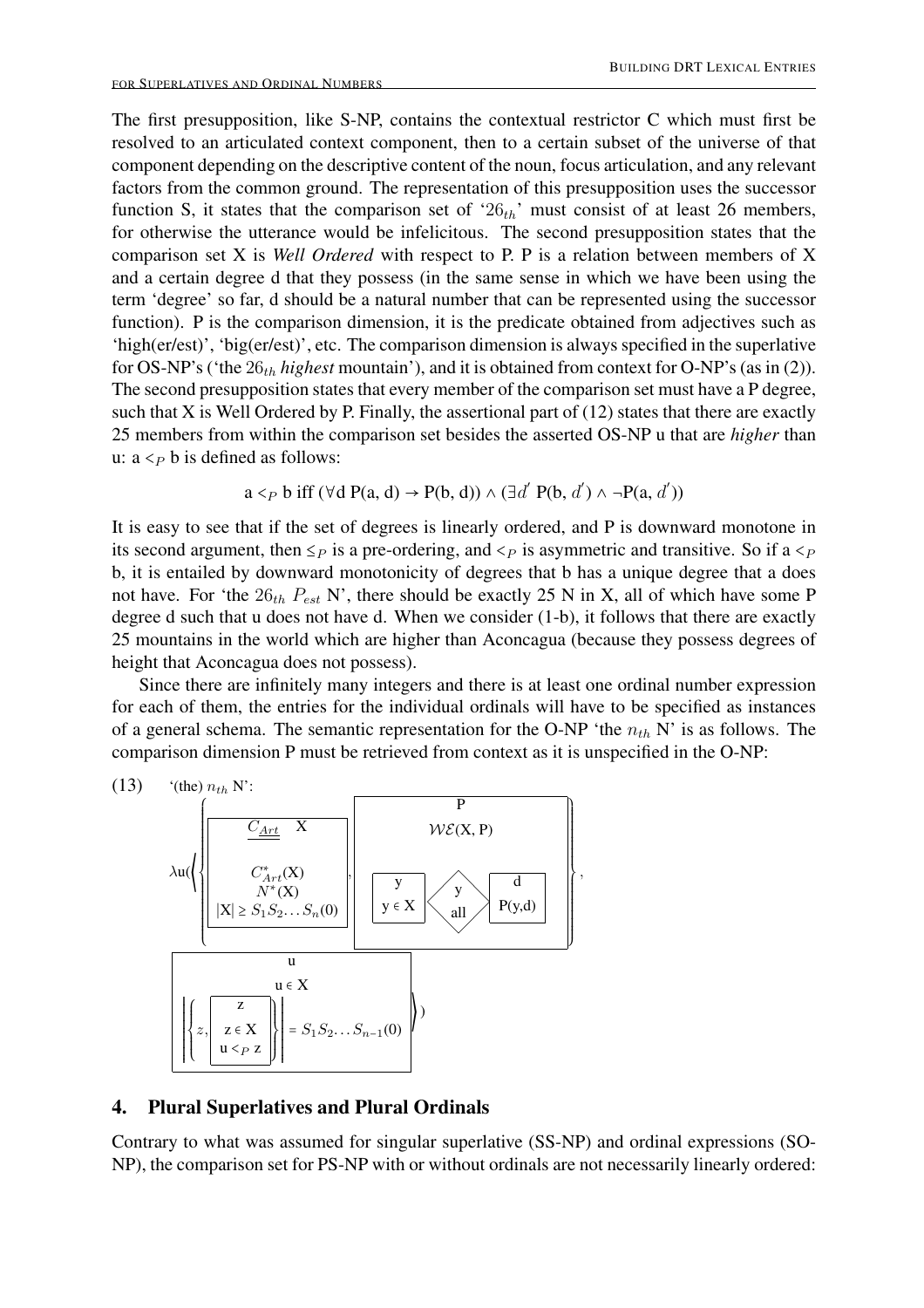it is possible for two members, a and b, of the comparison set to have the same degrees and be ranked as such:  $a \equiv_P b^9$ . In addition, a PS-NP/POS-NP may refer to multiple members of the comparison set across adjacent degrees of the comparison dimension:

- (14) a. Mary climbed the highest *mountains* in the Americas.
	- b. John climbed the second highest *mountains* in the Americas.

In (14), an unspecified number of mountains with similar (but distinct) heights are considered together as occupying the same rank. In other words, there is an ambiguity with regard to the degrees of height that are being referred to with the same PS-NP/POS-NP, since one may refer to the set {Mt. Everest, K2} as 'the highest mountains', just as well as the set {Mt. Everest, K2, Kangchenjunga}, and so on. I will not go into exactly how far we may inflate this set before 'highest' loses its conventional meaning, but it is clear that the PS-NP and POS-NP do not necessarily employ the relation  $\leq_P$  in the way that SS-NP's do. PS-NP presupposes a comparison set with an 'ordered' or 'layered' partition with a top tier that is the denotation of the highest mountains, a tier immediately below the first tier which can be described as 'the second highest mountain(s)', and so on<sup>10</sup>. This calls for revision of our earlier analysis of the superlative and the ordinal.

Treatment of the semantics of singular and plural descriptions can generally be unified (Link 1983). Definite descriptions, as we have been dealing with them so far, are decomposed into two components. One that is due to the definite article 'the' which is neutral between singular and plural; and there is a further contribution from the singular or plural morphology of the noun. When the definite article is applied to a set denoting expression, it carries the presupposition that there is a set of individuals which satisfies the descriptive content of that expression. Singular and plural morphology are therefore presuppositional. As we have already seen, a singular definite imposes the existence and uniqueness presupposition. A plural definite on the other hand signals that its referent is a set that consists of at least two elements<sup>11</sup>. The semantic representation of the plural definite description is obtained this way and is given in (15):

(15) 'the': 
$$
\lambda P'^{*} \lambda P \left( \left\{ \left\{ \left( \frac{\frac{C^*}{P'^*} \eta}{P'^* (\eta)} \right) \right\}, \left[ \eta = \Sigma \left[ \frac{x}{P'^* (x)} \right] \right\}, \left[ \eta \right] \oplus P(u) \right\}
$$
  
 $|\eta| \ge 2$ 

 $\Sigma$  is the DRT summation sign (Kamp/Reyle 1993), it states that the discourse referent *η* is a mereological set consisting of all referents in C that satisfies  $P^{\prime*}$ , whereas  $P^{\prime*}$  is filled in by the descriptive content from the adjoining noun. Moving back to superlatives, the Preliminary DRS for (14-a) as a result of combining all the lexical entries involved:

a ≡<sub>*P*</sub> b iff a ≤<sub>*P*</sub> b ∧ b ≤*P* a

<sup>&</sup>lt;sup>10</sup> The entries for singular and plural definites can be decomposed into a number neutral semantic for 'the'- its denotation is the maximum set of N's that are in C- and the contribution of singular and plural. Singular carries the presupposition that this denotation has cardinality 1. Plural morphology has cardinality  $> 1$ 

<sup>&</sup>lt;sup>11</sup> Furthermore, this set is uniquely restricted by C within the appropriate articulated context component. For the sake of simplicity, this is not represented in (15).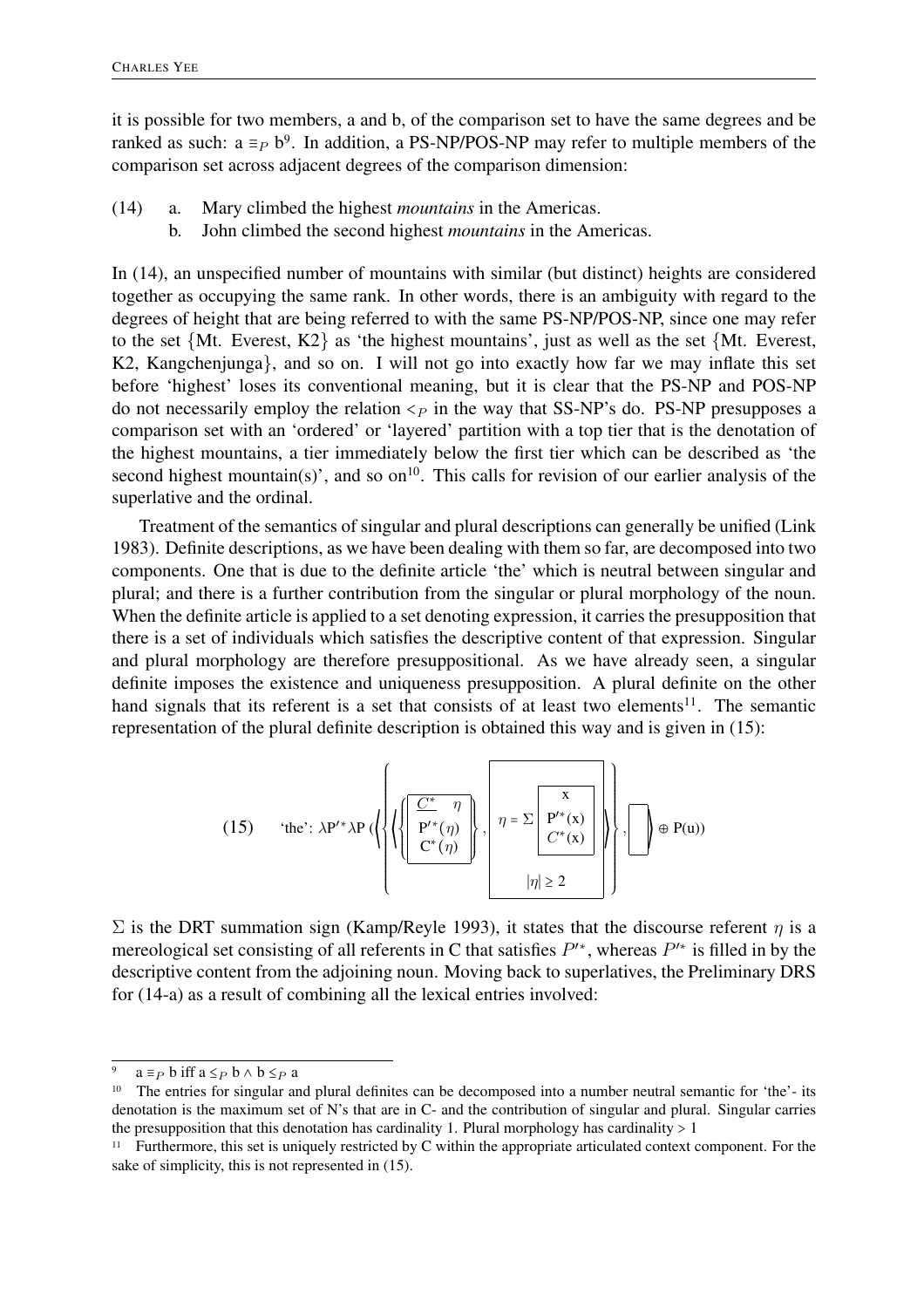

(4 ′ ) in this Preliminary DRS refers to the lexical entry of the superlative defined in (4), with a small modification so that  $u$  is a discourse referent that can represent either an individual or a set of individuals, and subsequently the  $\epsilon$  relation for u is replaced by  $\epsilon$  for  $u$ :

 $(4')$  '(the) highest':

$$
\lambda Q \lambda u \left( \left\{ \left( \frac{\frac{C_{Art}}{C_{Art}^*(X)}}{\frac{C_{Art}^*(X)}{|X| \ge 2}} \oplus Q^*(X) \right) \right\}, \left( \frac{y}{y \in X} \oplus Q(y) \right) \right\} \oplus \left( \frac{Q(y)}{y \in X} \right) \oplus \left( \frac{Q(y)}{\log(y)} \right) \right) \oplus \left( \frac{Q(y)}{\log(y)} \right) \right)
$$

(16) can be simplified first by applying the predicate 'mountain(u)' to (4'), and then applying  $\eta$  to the result, instantiating the variable  $u$ . This gives us the semantics for 'the *mountains* in the Americas' (I assume here as I did before that 'in the Americas' specifies the comparison set and consequently the contextual restrictor, therefore,  $C_{Art}$  is resolved the same way as it was in (11)). Finally, 'climbed' and 'John' enter the assertional part of the Preliminary DRS.

What is interesting about  $(16)$  is that given  $(4')$ , the set of highest mountains referred to collectively become a member of the comparison set partition, whilst these mountains must all possess a degree d in common, such that no other mountains in the comparison set have d. d is taken as the minimal degree of height to qualify a mountain in the comparison set as in the league of 'the highest'- we may regard d as a *cut-off line* that distinguishes the highest mountains from the second highest and the rest of the mountains.

Things are not quite as simple for OS-NP. The ways in which we use OS-NP to refer to entities is very complex, especially since POS-NP's have unique presupposition triggers that SOS-NP do not. Let M be a context<sup>12</sup>, and  $d_n$  some degree. There are in M a set of mountains  ${m_1, m_2, m_3, m_4}$ , each and every mountain possesses one or more of the degrees  $d_1, d_2, d_3$ , where  $d_1 > d_2 > d_3$ :

|       | $M_1$          | $M_2$      | $M_3$          |
|-------|----------------|------------|----------------|
| $d_1$ | $m_1, m_2$     | $m_1$      | $m_1$          |
| $d_2$ | m <sub>3</sub> | $m_2, m_3$ | m <sub>2</sub> |
| $d_3$ | $m_{4}$        | $m_{4}$    | $m_3, m_4$     |

#### Figure 1

Below is a list of all possible POS-NP and the sets of mountains they may refer to in each of the  $M_1$ ,  $M_2$ , and  $M_3$ :

<sup>&</sup>lt;sup>12</sup> M denotes a specific context, similar to that of the contextual restrictor C. To make things easier to conceptualize, one may think of M as a Model, while bearing in mind that a Context is really a *set* of Models, all of which are consistent with the contents and restrictions defined the Context.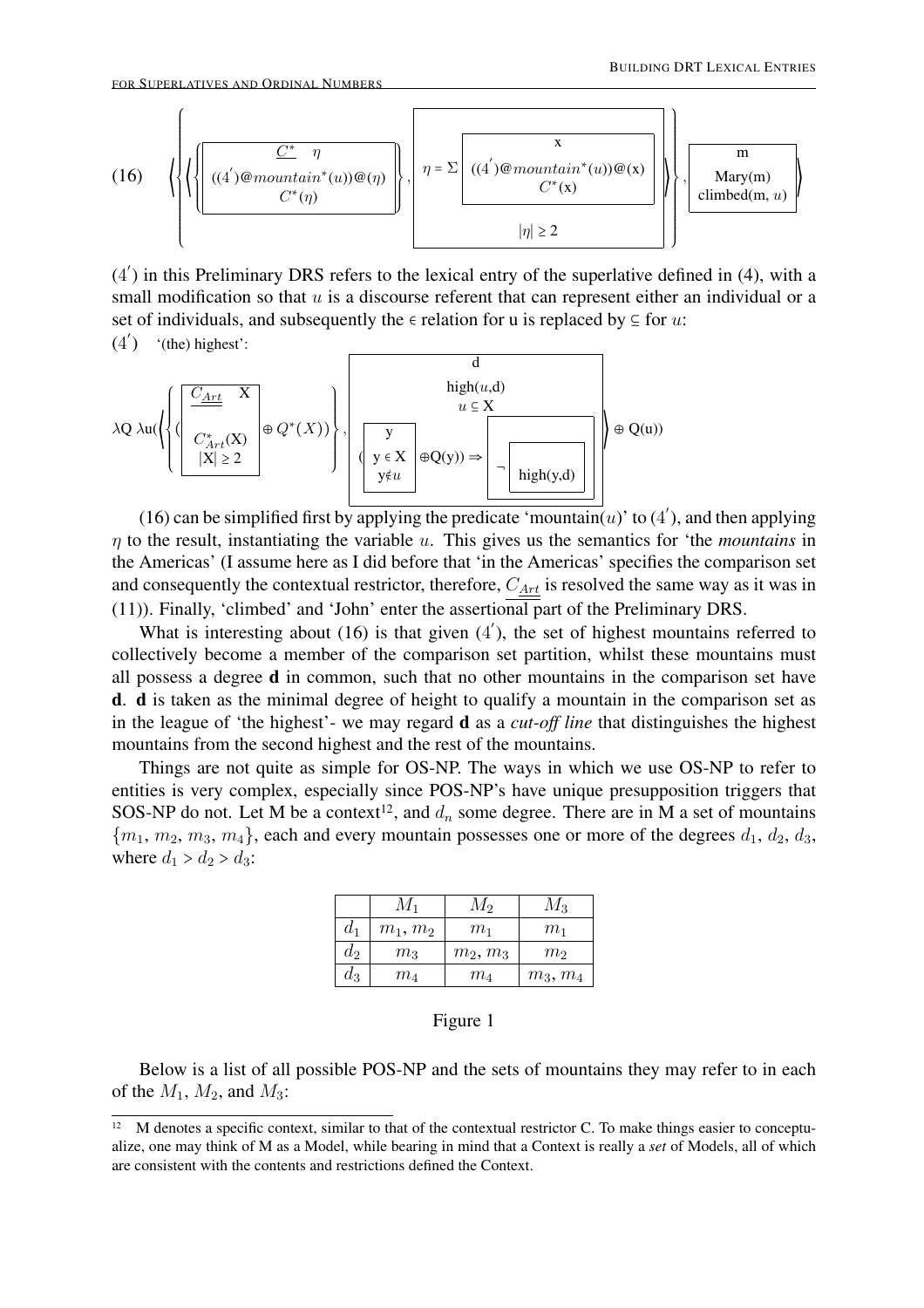|                               | М1                     | M2                     | $M_3$                  |
|-------------------------------|------------------------|------------------------|------------------------|
| 'The highest mountains'       | $\{m_1, m_2\},\$       | $\{m_1, m_2, m_3\},\$  | $\{m_1, m_2\},\$       |
|                               | $\{m_1, m_2, m_3\},\$  | ${m_1, m_2, m_3, m_4}$ | ${m_1, m_2, m_3, m_4}$ |
|                               | ${m_1, m_2, m_3, m_4}$ |                        |                        |
| The second highest mountains' | $\{m_3, m_4\},\$       | $\{m_2, m_3\},\$       | $\{m_2, m_3, m_4\},\$  |
|                               |                        | $\{m_2, m_3, m_4\}$    | $\{m_3,\,m_4\}$        |
| The third highest mountains'  | Ø                      | Ø}                     | $\{m_3, m_4\}$         |

#### Figure 2

Several important constraints observed from the above jointly determine the set of mountains that a given POS-NP can be used to refer to: First, a POS-NP must refer to at least two mountains. For this reason it is necessary when uttering 'the highest mountains' in contexts such as  $M_2$  or  $M_3$  that mountains besides  $m_1$  must be included, even though  $m_1$  is strictly speaking the tallest, i.e.  $m_1$  has a degree of height that none of the other mountains has. However, not all members in the comparison set of a POS-NP need to follow this constraint, as it only applies to the *asserted* POS-NP. This means when referring to  $m_2$  and  $m_3$  under  $M_2$  as 'the second highest mountains',  $m_1$  remains 'the highest', and  $m_4$  the 'third highest'. The second constraint on a POS-NP is that it may not refer to one member of a degree while excluding another under the same degree. For example, 'the second highest mountains' may not refer to the set  $\{m_2, m_3\}$  in  $M_3$  precisely because it separates  $m_3$  from  $m_4$ , which is comparable since they are high to the same degrees. Finally, a POS-NP is 'inclusive' in the sense that 'the  $n_{th}$  mountains' can refer to all the mountains in  $d_n$  *and below* (i.e.  $d_{n+1}$ ,  $d_{n+2}$ , and so on). For instance, in all models, it is felicitous (although a little bit pointless) to refer to all mountains as 'the highest mountains', and in  $M_2$  and  $M_3$ , for  $m_4$  to be one of the three 'second highest mountains' (the other being necessarily  $m_2$  and  $m_3$ ).

Due to the 'inclusive' nature of POS-NP's, the choice of the members for the set classified as 'the  $n_{th}$  highest mountains' makes certain presuppositions about other members of the comparison set, other SOS-NP and POS-NP appearing later in the same discourse must conform to that presupposition. To give an example, if we refer to  $m_3$  and  $m_4$  in  $M_3$  as 'the second highest mountains', we presuppose that  $m_1$  and  $m_2$  are considered together as 'the highest mountains', any other configuration would be infelicitous. Another example, in  $M_1$ , when one utters 'the highest mountains' with the intention to refer to  $m_1$ ,  $m_2$ , *and*  $m_3$ , then it is necessary that  $m_4$  be referred at a latter discourse as 'the second highest mountain'. From this we may conclude that POS-NP do not refer to entities classified by the different degrees of their comparison dimension, but entities classified by *clusters* of degrees. A cluster of degrees is a group of degrees that are adjacent to one another, e.g. in  $M_1$  and  $M_3$ ,  $d_1$  and  $d_2$  can make a cluster, but not  $d_1$  and  $d_3$ . The number of different degrees to be included in a cluster can be arbitrary and underspecified, but the choice of degrees to be included under the same cluster always triggers a presupposition about how the other degrees outside of that cluster ought to be grouped. Because of this added presupposition dimension, POS-NP's require an analysis of their own.

A POS-NP imposes a *partition* on the comparison set X. A partition is a division of X into non-overlapping and non-empty 'parts' (which is synonymous to sets) such that the union of all the parts is X. Each part consists of members of X under a cluster of adjacent degrees. An expression of the form 'the  $n_{th}$   $P_{est}$  N's' presupposes at least n many parts, and by virtue of its plural morphology, the  $n_{th}$  part has to be a set of *at least two* members, all of which satisfy the descriptive content of N (This entails that X must have at least  $n+1$  members). The parts are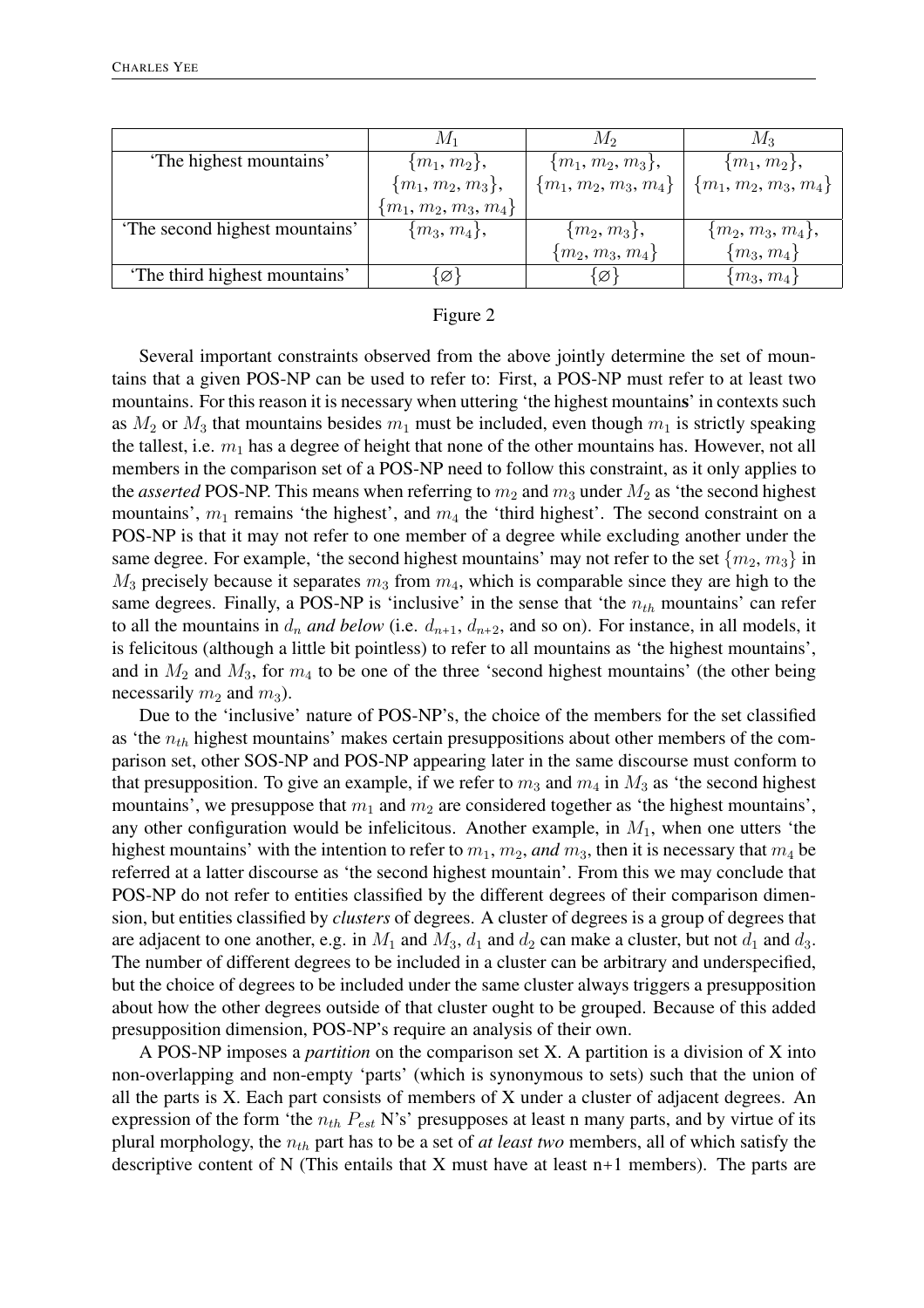ordered by the comparison dimension P. For every pair of parts V and W, either all members of the part W are  $\leq_P$  than those of the part V, or vice versa. So for example all of 'the second highest mountains' are higher than all of the 'the third highest mountains', and 'the third highest mountains' are higher than 'the fourth highest', and so on. A DRS representation for the POS-NP 'the  $n_{th}$   $P_{est}$  N's' is as follows:



The first presupposition of (17) is similar to the SO-NP in (13) with a slight modification to the Well Ordering of X ( $W\mathcal{E}$ ) earlier: the comparison set X is Pre-ordered by the comparison dimension P. Pre-orders are ordering relations which allows for ties. The added presupposition in the mid-section of (17) introduces the partition. X is partitioned into n many sets. The partition **P** is the collection of those sets. **P** is a layered partition of X with respect to  $\lt_p$  in the following sense: if V, W are disjoint members of P, either: 1. for all  $v \in V$ ,  $w \in W$ ,  $v \leq_{P} w$  or 2.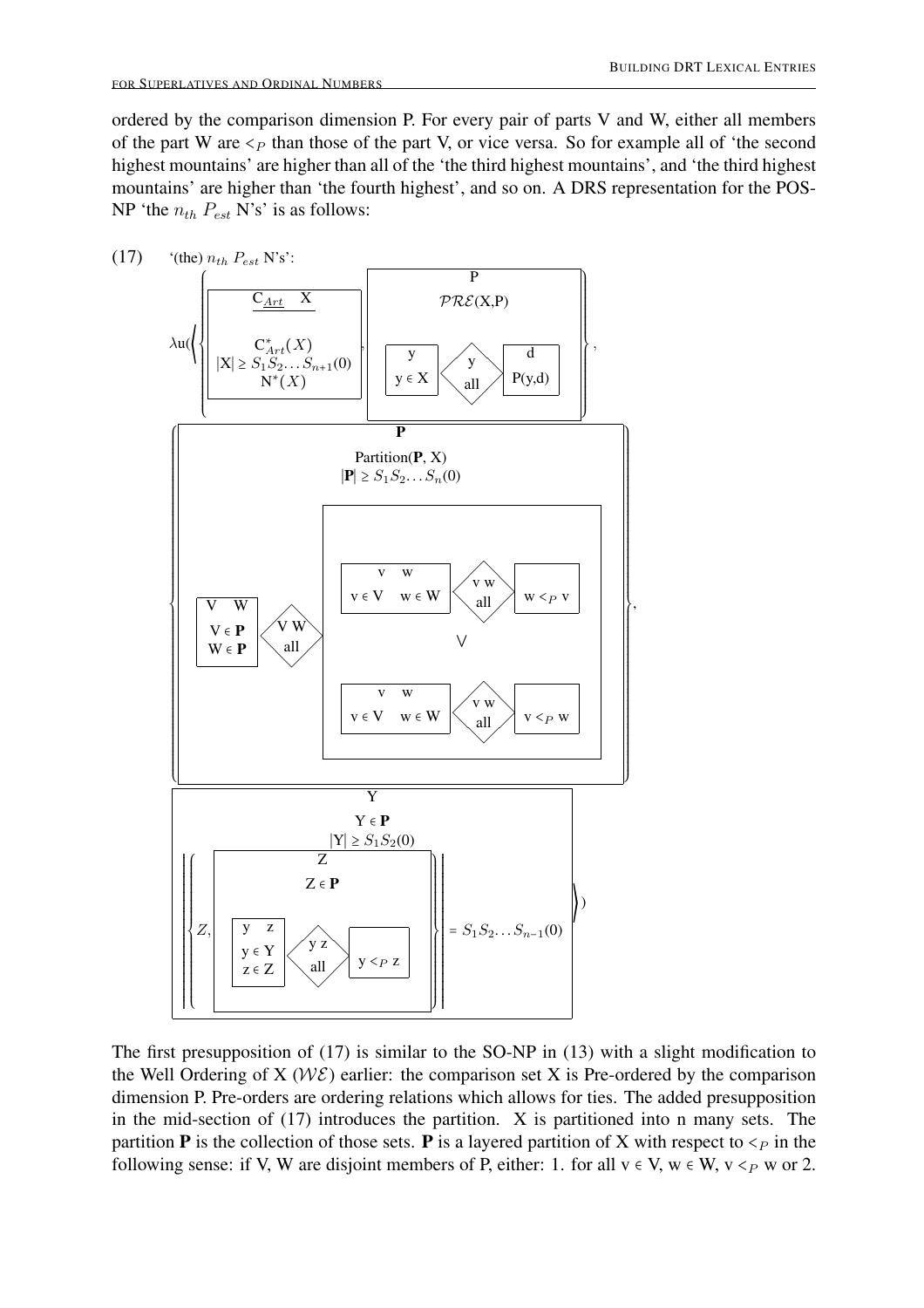for all  $v \in V$ ,  $w \in W$ ,  $w \leq_{P} v$ . To repeat, if **P** is the partition presupposed by 'the  $n_{th} P_{est} N$ 's', then **P** has at least n members, and its  $n_{th}$  member Y (in terms of the comparison dimension relation between members of P) will have to have a cardinality  $\geq 2$ . The other members of the partition, however, can be singletons. The following is a Preliminary DRS for (14-b):



 $C^* = \{z \mid z \text{ is a mountain (or some mountains) in the America}\}\$ 

The first presupposition in (18) states that there are at least three mountains in the context where (14-b) is uttered, and that this context is said to be the set of all mountains in the Americas. The second presupposition simply pre-orders the comparison set of the ordinal according to the comparison dimension 'height'. The third presupposition in the middle row says that P has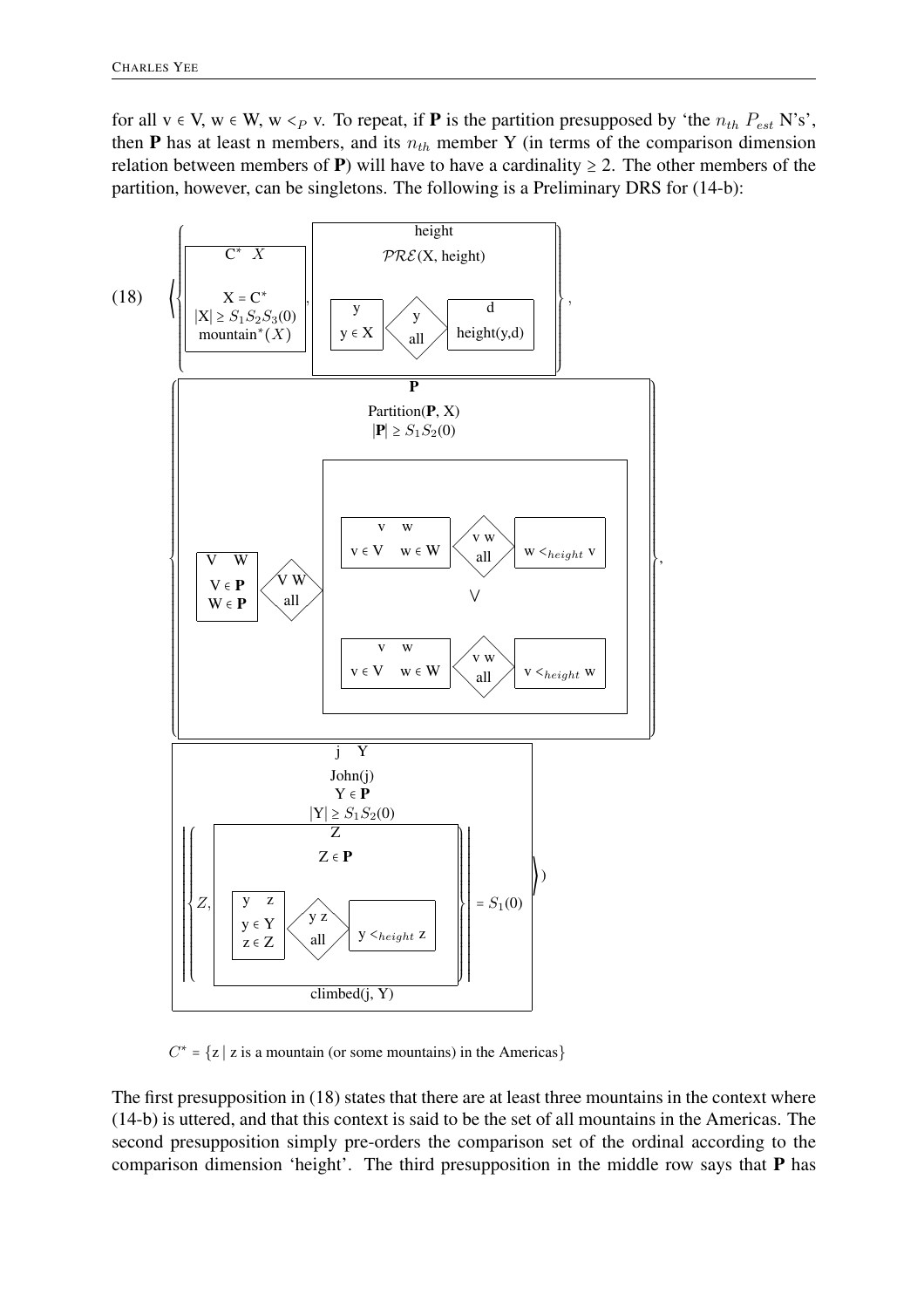at least two members, V and W, where all members of V are higher than those members of W. Finally, the assertional part of the Preliminary DRS states that there is exactly one part Z whose members are higher than those of the asserted, second highest set of mountains Y. During presupposition resolution, Y is identified to W and Z to V. As (14-b) states, John climbed the set of mountain Y, it is a set of at least two mountains, all of which are lower than another set of mountains Z (the highest mountains), in the comparison set known as the mountains in the Americas.

A unified treatment can be given to plural superlatives, PS-NP, using the POS-NP entry (17) as template. This strategy would spare the definite determiner from being modified as was in (15). The only difference is that for PS-NP, there must be at least two members in the comparison set (as opposed to n+1, the minimum being three, for POS-NP), and only two parts under the partition  $P$  are necessary: The highest set of mountains, and the rest of the mountains in the comparison set bunched up in the other set. Once we have seen that the representations for POS-NP's and PS-NP's can be constructed uniformly, the question arise as whether we should retroactively apply a similar approach to SOS-NP's and SS-NP's, making use of the ordered partition presupposition as well? After all, representations for the SS-NP and SOS-NP can be constructed by restricting the cardinality of each part of the partition P in the PS-NP/POS-NP representation to one. A natural penchant for more uniformed (and simpler) accounts would certainly suggest we should, but interestingly the answer is less straightforward than might have be thought. There is a strong tendency to assume upon hearing a SS-NP in a discourse initial sentence a linear order of the comparison set X, as we assumed in our earlier treatment of (1-a) in (4) (same can be said about (2)). Of course, this assumption can be easily overwritten as in (19):

(19) John climbed the second highest mountain in the Americas. The two highest *mountains*, however, were climbed by Mary.

In our judgement, a discourse like (19) is all right, although some hearer may get a slight jolt upon hearing the second sentence. In this respect (19) is different from (20), which begins with the SS-NP 'the highest mountain':

(20) John climbed the highest mountain in the Americas. The two second highest *mountains*, however, were climbed by Mary.

In the light of these observations, perhaps the most realistic proposal is that the ordinal partition presupposition is always triggered by all the SS-NP, SOS-NP, PS-NP and POS-NP's. However, certain occurrences of SS-NP's (and SOS-NP's) can give rise to the further implicature that all members of the partition  $P$  are singletons (and it follows that in these cases  $X$  is well ordered). For these reasons, I leave intact the representations of the SS-NP in (4) and SOS-NP in (13) without further ado.

We close this section by putting the POS-NP schema (17) through tests to see if it indeed delivers its promise to represent POS-NP expressions correctly while ensuring its presupposition constraints are maintained throughout the same discourse. Suppose we are given the following discourse involving a PS-NP and a POS-NP:

(21) John climbed the **highest mountains**  $\chi$  in the Americas. The **second highest mountains**  $\chi$ , however, were climbed by Mary.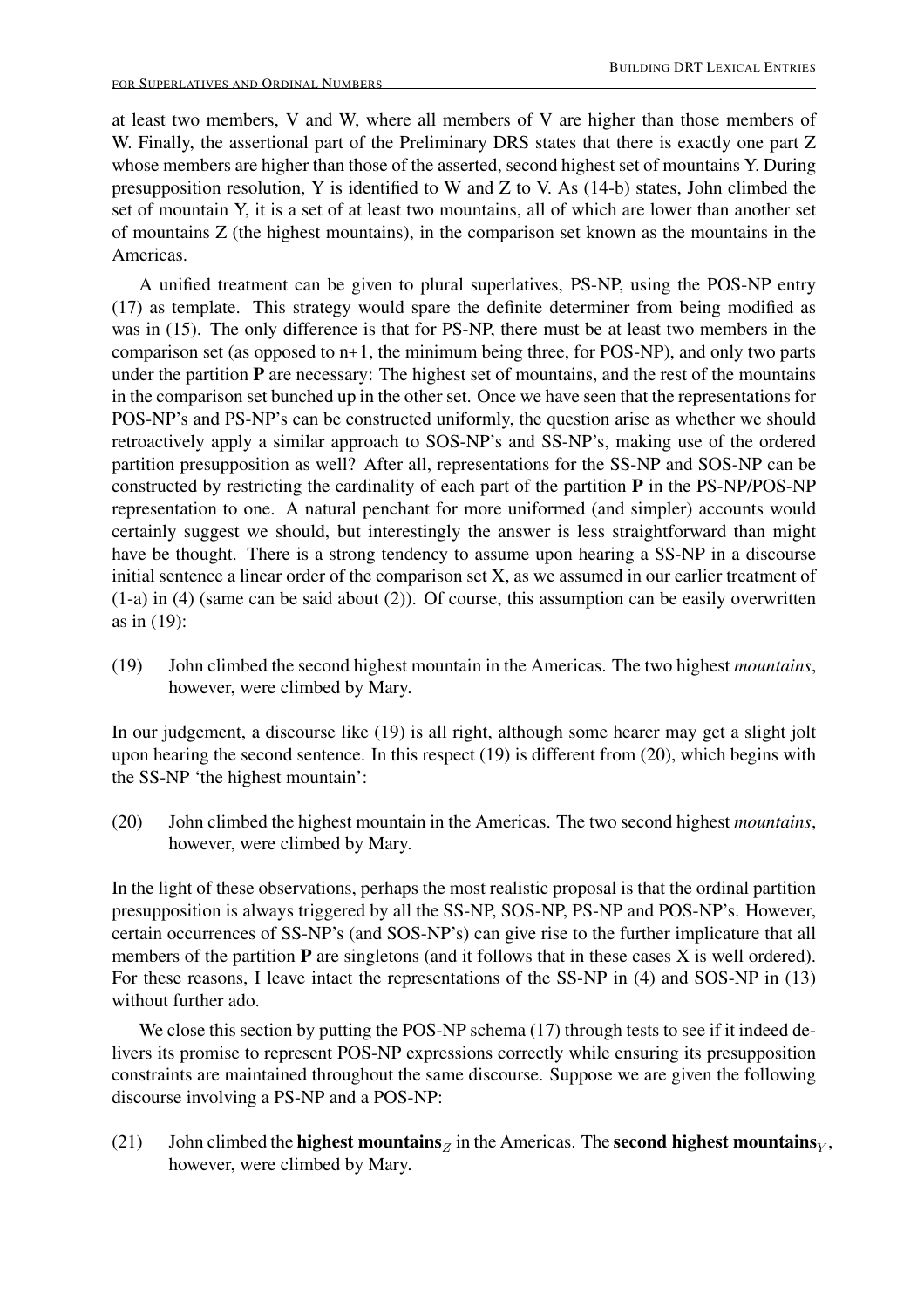Let there be four mountains in the common ground:  $\{m_1, m_2, m_3, m_4\}$ . There are many ways in which (21) can be interpreted. Suppose we take the contexts in Figure 1 as the only ones available for interpretation, the following are snapshots of the highest and the second highest mountains instantiated under each context as the sentences in (21) are processed:

|                        | IVI 9                  | 1V1 3                  |
|------------------------|------------------------|------------------------|
| $\{m_1, m_2\},\$       | $\{m_1, m_2, m_3\},\$  | $\{m_1, m_2\},\$       |
| $\{m_1, m_2, m_3\},\$  | ${m_1, m_2, m_3, m_4}$ | ${m_1, m_2, m_3, m_4}$ |
| ${m_1, m_2, m_3, m_4}$ |                        |                        |

Figure 3, Assignment for the first sentence alone

| ${m_1, m_2}$   N/A   ${m_1, m_2}$ |                      |
|-----------------------------------|----------------------|
| $\{m_3, m_4\}$                    | N/A   $\{m_3, m_4\}$ |

Figure 4, Assignment for both first and second sentences

Figure 3 is a snapshot taken after the first sentence of (21) has been interpreted, but before the second sentence enters the picture. As we can see, there are many ways in which 'the highest mountains' can be assigned for each of the given contexts at this stage. Figure 4 is a list of compatible assignments for both 'the highest mountains' and 'the second highest mountains', which is necessary for the interpretation of (21) as a whole. Notice how as soon as the second sentence is processed, the list of potential assignments for 'the highest mountains' (from Figure 3) diminishes. This is because the assignments for 'the second highest mountains' and those given to 'the highest' must be consistent with each other, as the PS-NP and the POS-NP share the same comparison set. The way in which the comparison set is partitioned, according to (17), must be applicable to the PS-NP and all the POS-NP's occurring in the same discourse. For this reason, there is only one assignment available for  $M_1$  and  $M_3$ , and none for  $M_2$ , as shown in Figure 4.

If we look at  $M_1$  for example, it is impossible to assign  $\{m_1, m_2, m_3\}$  and  $\{m_1, m_2, m_3, m_4\}$  $m_4$  to 'the highest mountains' for (21) as a whole. Because as soon as we attempt to construct for 'the second highest mountains', according to (17), we need at least two mountains available to be assigned to the second highest partition. But if we already assigned  $\{m_1, m_2, m_3\}$  to 'the highest' partition, then there is only one  $(m_4)$  remaining for this task; if we assigned  $\{m_1,$  $m_2, m_3, m_4$  to 'the highest', there will be none left for the second highest. No assignment is available for  $M_2$ , because in order to partition the comparison set into two non-atomic parts, we would have to place  $m_2$  and  $m_3$  in two different partitions, but they have the same degree and to do so violates (17) (that for all  $v \in V$  and all  $w \in W$ ,  $v \prec w$  or  $w > v$ . In  $M_2, m_2 \not\prec m_3$  and  $m_3$  $\neq$   $m_2$ ).  $M_3$  is similar to  $M_1$  in that if we assign  $\{m_1, m_2, m_3, m_4\}$  to 'the highest mountains', we again run into trouble trying to resolve for 'the second highest mountains', as are no more left in this context to satisfy further POS-NP's.

### 5. Conclusion

The primary goal of this paper is to provide a comprehensive account of the semantics of ordinals and superlatives using the DRT framework. As we have seen, this task touches upon many subjects that need to be further elaborated: The notion of articulated contexts as representation of the common ground raises issues such as how information is introduced to the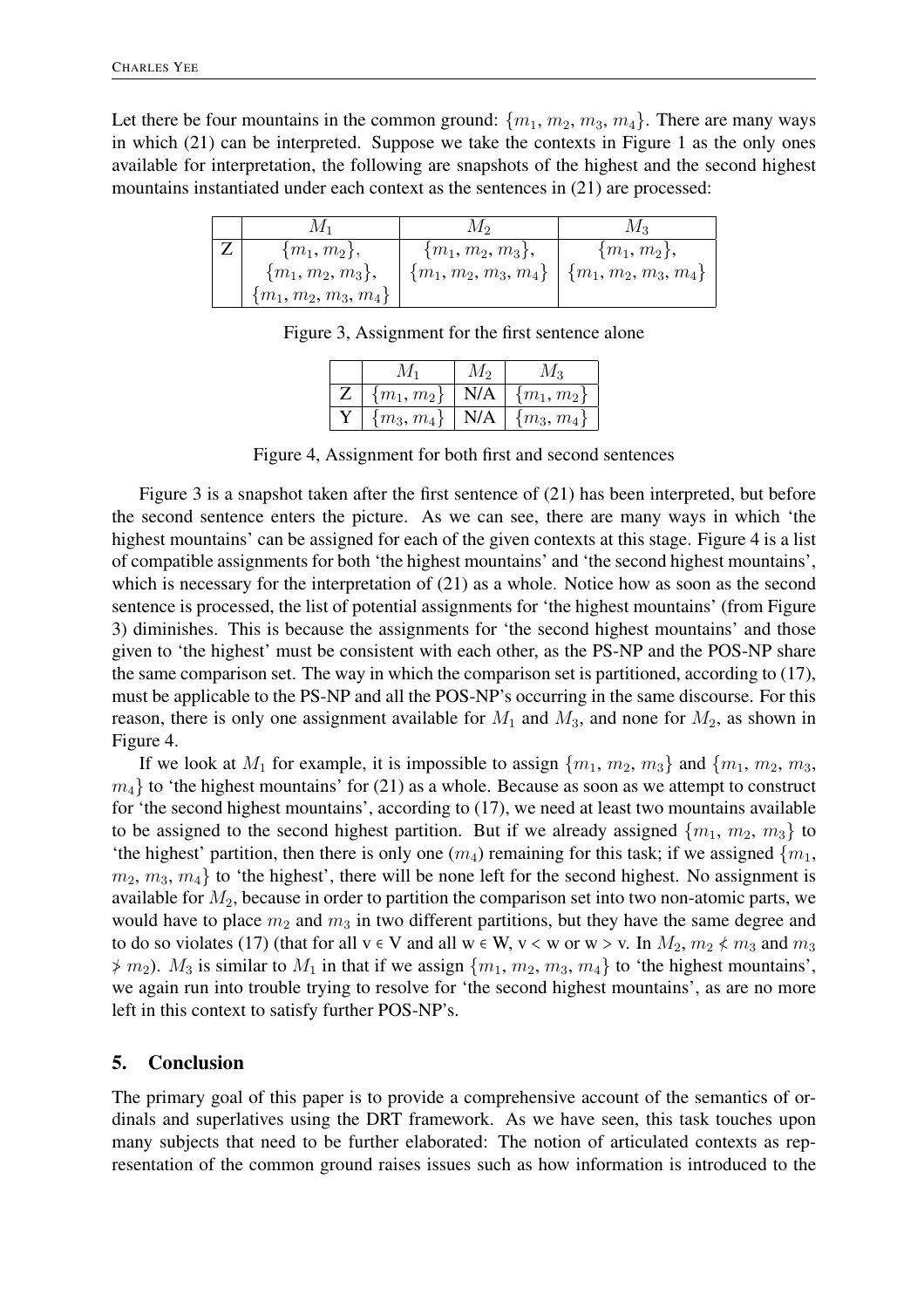common ground, and how it can be accessed and transferred between the different components; When dealing with referential presupposition triggers like the definite article, we are faced with the problem of selecting the most salient and relevant context component- but what are the rules that govern and guide our selection? This open-ended question is further complicated by the problem of contextual restriction- how do we decide which are the relevant entities to be considered for a quantificational/focus articulated/contextualized expression? To this, I have demonstrated with the example of topic-focus marked sentences, where upon construction of the focus frame, one may simply identify the focus set to the contextual restrictor, and select the comparison set from within. A generic lexical schema is arrived at for Singular Superlative NP's, Singular Ordinal Superlative NP's, and Singular Ordinal NP's. These lexical entries have been demonstrated to perform in a plausible syntax-semantic interface such that the correct semantic representations may be constructed for sentences involving the superlative and/or the ordinal.

The issue of Plural Superlative NP's calls a revision of the definite determiner, this solution alone, however, is not enough to deal with POS-NP's. A POS-NP further presupposes a partition of the comparison set. While the comparison set of the POS-NP itself is pre-ordered, every part of the partition is linearly ordered with regard to each other.

An interesting feature of the Plural Ordinal Superlative NP (and Plural Ordinal NP) is that it imposes further presuppositions about how other members of the comparison set should be arranged into different parts of the partition. So for example, given a context of five mountains where  $\{m_1, m_2\}$  are of the highest degree,  $\{m_3, m_4\}$  the second, and  $m_5$  the third, once we refer to  ${m_1, m_2, m_3, m_4}$  as 'the highest mountains', it is necessary that  $m_5$  be referred later as 'the second highest' instead of, e.g, 'the third highest'.

Two very curious observations arise from our current analysis. First, consider the context of five mountains as before. Would it be possible to utter in the very beginning of a discourse, "the third highest mountain...", with the intention to refer to  $m<sub>5</sub>$ ? The answer is probably no, even though a partition would be consistent with our analysis. The reason here seems to me is that *too many steps of accommodation* are required- recall that accommodation is a context repair strategy that demands a certain amount of psychological effort from its users. Two steps of accommodations are needed in order for 'the third highest mountain' to successfully refer to  $m_5$ in the given situation. One, the singular ordinal utterance presupposes that the comparison set is *linearly ordered* (Well Ordering), this is specified in (13). But if the comparison set is indeed linearly ordered, then it is forbidden for  $m_1$  and  $m_2$  to be under the same degree, and the same can be said about  $m_3$  and  $m_4$ . So the first accommodation would be to abandon (13) and use (17) as an analysis for the singular expression 'the third highest mountain', but this is quite unnatural. Two, a partition is required (for  $m_1$  to  $m_4$ ) even though no plural ordinal has been uttered. Again (17) which is intended for plurals, must be used to represent a singular expression, while *ad hoc* sets are construed in order to fill in the parts resulting from the partition. The lesson from this first observation is that there is a strong preference to maintain contextual stability when a singular ordinal is uttered in the absence of other presuppositions (constraints related to the comparison set). To cancel the linear order presupposition and to introduce a partition to the comparison set would require an explicit utterance, entailment will not do.

The second observation is probably related to the first: Once again consider the context as before, when we are looking at those five mountains with their varying heights, does it really make any sense to refer to  $m_5$  as 'the third highest mountain'? Wouldn't it be more intuitive to refer to  $m_5$  as 'the fifth highest mountain' instead? Doing so would imply that we forego using the ordinal to refer to the relative high-ness of  $m_5$  in relation to the rest of the mountains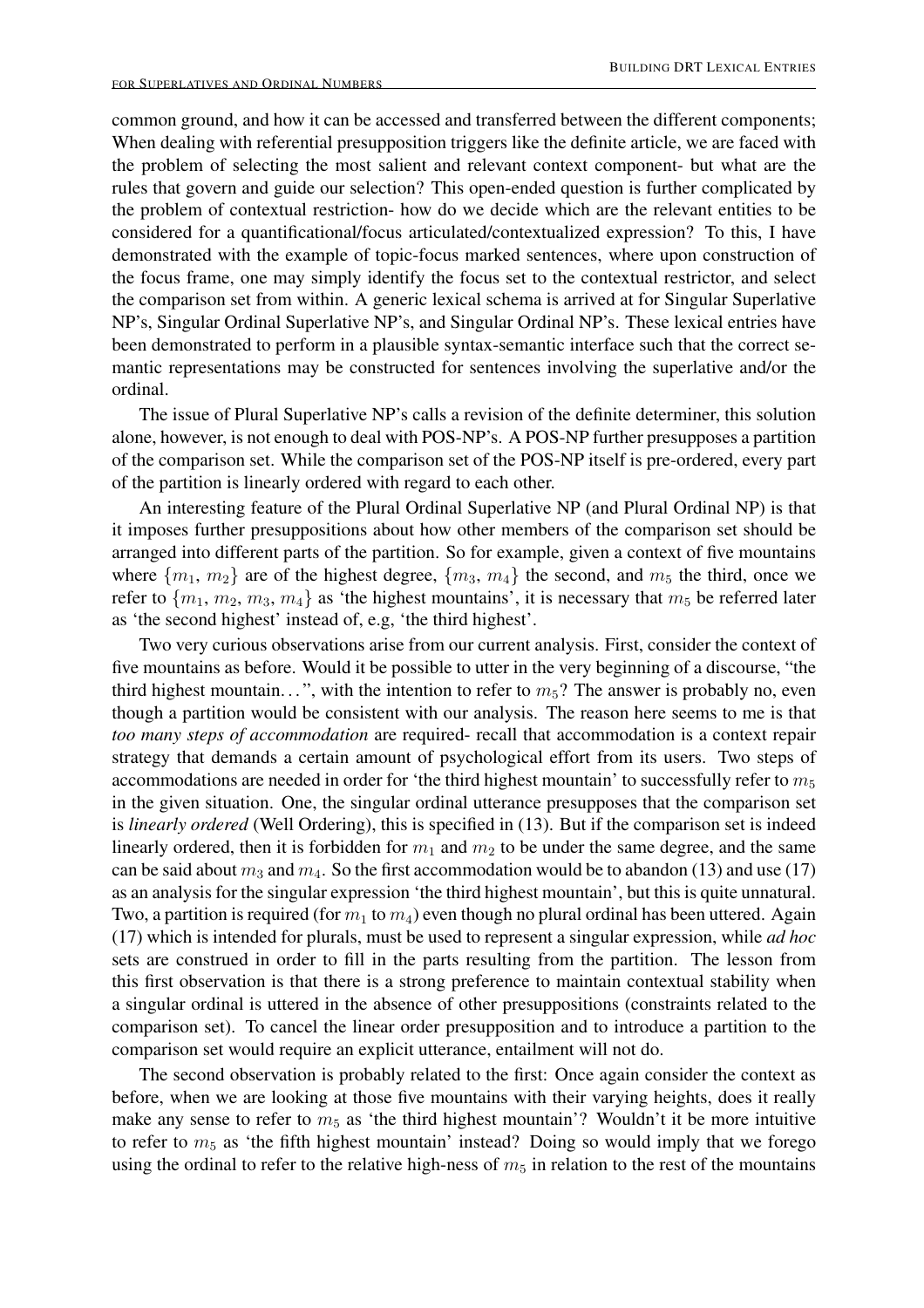in the comparison set, but rather, we are counting the number of mountains that come before (as arranged by their high-ness) the one that is asserted. In certain contexts, this seems to be the only option: Consider a context where a married couple has three kids. The first two are identical twins, and the third born several years after. It would be required by convention to refer to the third child as 'the third' or 'the third oldest', even though by degrees of old-ness, she is in fact 'the second oldest'. On the other hand, either of the twins can be referred to by 'the oldest'. But then, where did 'the second oldest' go? Suppose another scenario where marathon runners compete, two finished at the same time and won the gold medal, and another who came in third received bronze. Do we refer to the third runner as 'the second fastest'? If the semantic analysis in this paper is strictly followed, this should be the case. However, this is not how we conventionally refer to the bronze winner. Conventionally, we would regard him as 'the third fastest' of the marathon, like 'the third oldest child' in the example before.

It appears that for singular ordinals, the ordering is sometimes only indirectly tied to the comparison dimension (especially when convention interferes), and has more to do with the simple counting of the numbers of members in the comparison set that exists before the asserted ordinal itself. In other words, 'the  $n_{th} P_{est}$  N' suggests that N is not really the  $n_{th}$  in a hierarchy of N's pre-ordered according to their P degrees, but rather, it is merely the  $n_{th}$  counting from the beginning of the comparison set, a set which is ordered according to the P degrees. For a more comprehensive answer as to when one usage of the singular ordinal is preferred over the other, I will have to leave that to some large scale survey of the native speakers.

#### Acknowledgments

This work was made possible by the financial support of the DFG Graduiertenkolleg 609 "Sparchliche Repräsentationen und ihre Interpretation". I would like to thank the colleagues at Institut für Maschinelle Sprachverarbeitung (IMS) Stuttgart: Agnes Bende-Farkas, Klaus von Heusinger, Christian Hying, Antje Roßdeutscher, Arndt Riester, Torgrim Solstad. Also linguists from Germany and abroad, amongst them: David Beaver, Johan Bos, Massimo Poesio, Rob van der Sandt, Renata Vieira and Hank Zeevat. I am most grateful to Hans Kamp for his advices, and his unrelenting patience so that this work may come to fruition. Finally, to my parents: I couldn't have done this without you!

#### **Références**

Beaver, D. & Clark, B. *Sense and Sensitivity: How focus determines meaning*, Oxford: Wiley-Blackwell.

- Bos, J. & Nissim, M. (2006). An Empirical Approach to the Interpretation of Superlatives. EMNLP 2006 Conference on Empirical Methods in Natural Language Processing, *Proceedings of the Conference*, pp 9-17.
- Blackburn, P. & Bos, B. (1999) *Working with Discourse Representation Theory: An Advanced Course in Computational Semantics*, Retrieved on 10 January 2010, from University of Edinburgh Web site: http://homepages.inf.ed.ac.uk/jbos/comsem/book2.html
- Bos, J. (1994), Presupposition as Anaphora in the Verbmobil Semantic Formalism, Verbmobil Report 25, Universitat des Saarlandes.
- Büring, D. (1995) Topic, In: Bosch, Peter & Rob van der Sandt (ed.), *Focus Linguistic, Cognitive, and Computational Perspectives* (pp.142-165). CUP.

von Fintel, K. (1994) Restrictions on Quantifier Domains. Ph.D. Dissertation, Amherst, MA: GLSA.

Gutierrez-Rexach, J. (2005), Superlative Quantifiers and the Dynamics of Context Dependence. In Klaus von Heusinger and Ken Turner, *Where Semantics Meets Pragmatics*. Oxford/New York: Elsevier